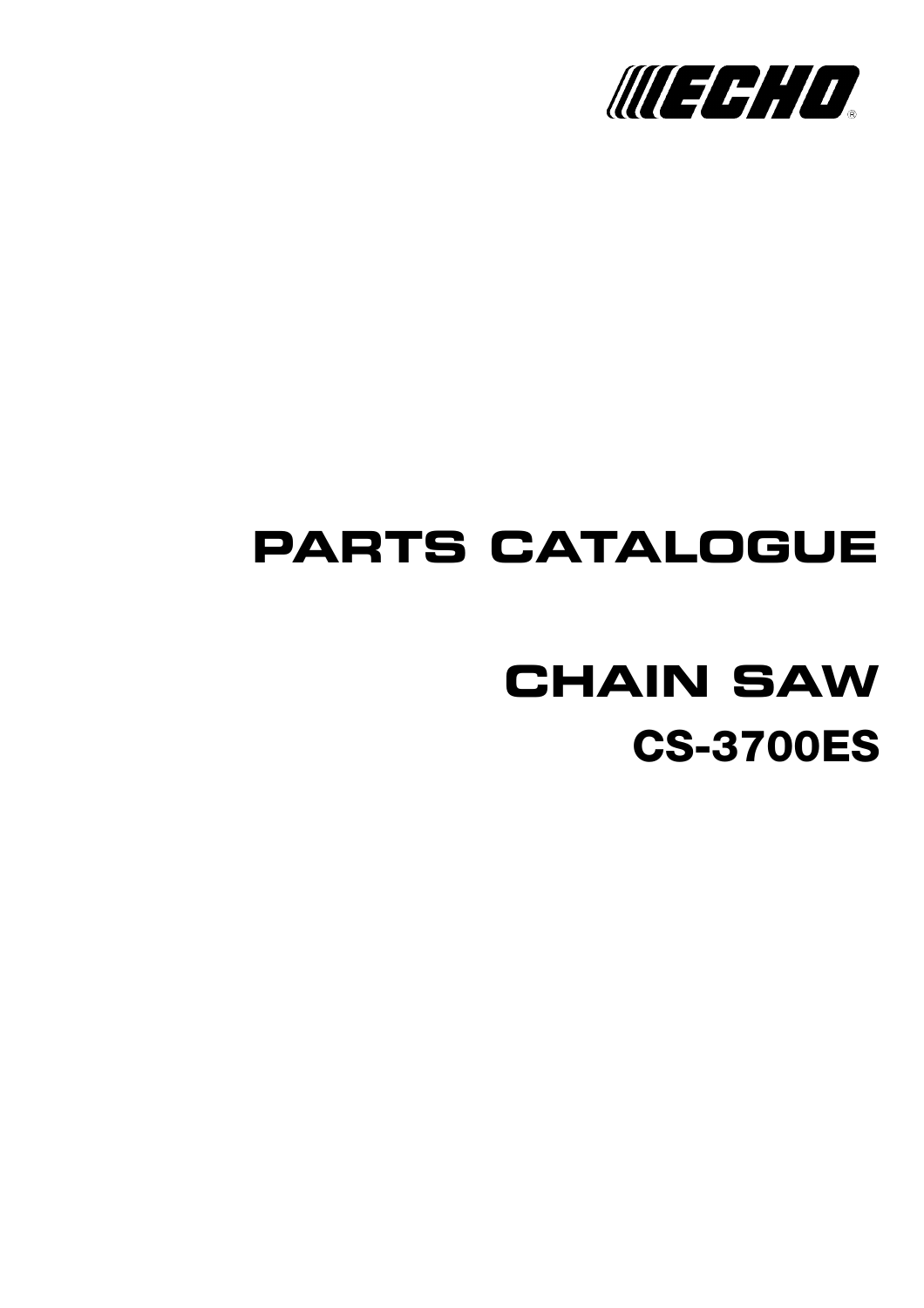

| <b>KEY</b>                            | LV. | PART NUMBER Q'TY |                       | <b>DESCRIPTION</b>         | <b>REMARKS</b> |
|---------------------------------------|-----|------------------|-----------------------|----------------------------|----------------|
|                                       |     |                  |                       |                            |                |
| $\overline{2}$                        |     | 900238-05012     | $\mathbf{2}^{\prime}$ | <b>SCREW 5*12</b>          |                |
| 3                                     |     | 130510-39932     |                       | ADAPTER, INTAKE            |                |
| $\frac{4}{5}$                         |     | 130016-39930     |                       | <b>GASKET, INTAKE</b>      |                |
|                                       |     | P021-004100      |                       | <b>CRANKCASE SET</b>       |                |
| 6                                     | $+$ | 900162-05022     | 4                     | BOLT, H.S. 5*22            |                |
| $\begin{array}{c} 7 \\ 8 \end{array}$ |     | 900162-05030     | 4                     | BOLT, H.S. 5*30            |                |
|                                       |     | 100000-60631     |                       | PISTON KIT                 |                |
| 9                                     | $+$ | 100011-13330     |                       | RING, PISTON               |                |
| $\frac{10}{1}$                        | $+$ | 100013-35430     |                       | PIN, PISTON                |                |
| 11                                    | $+$ | 100015-03931     | $\overline{2}$        | <b>CIRCLIP, PISTON PIN</b> |                |
| 12                                    | $+$ | 100012-35430     | 1                     | <b>BEARING, NEEDLE</b>     |                |
| $^{13}$                               |     | 100142-39130     |                       | <b>KEY, WOODRUFF</b>       |                |
| 14                                    |     | P021-007240      | 1.                    | <b>CRANKSHAFT ASY</b>      |                |
| 15                                    | $+$ | 900888-36201     | $\mathbf{2}$          | BEARING, BALL 6201         |                |
| 16                                    | $+$ | V505-000010      | 2                     | SEAL, OIL 12               |                |
| $\overline{17}$                       | $+$ | 437063-38330     |                       | <b>GEAR, WORM</b>          |                |
| 19                                    |     | A160-000015      |                       | <b>COVER, CYLINDER</b>     |                |
|                                       |     | A232-000023      |                       | LID, CLEANER               |                |
| $\frac{20}{21}$                       |     | A235-000020      |                       | <b>KNOB, CLEANER LID</b>   |                |
| 22                                    |     | 900238-05025     | 3                     | <b>SCREW 5*25</b>          |                |
|                                       |     | 130338-32430     |                       | PLUG, COVER                |                |
| $\frac{23}{25}$                       |     | 433000-60930     |                       | CATCHER KIT, CHAIN         |                |
| 26                                    | $+$ | 900253-05020     |                       | <b>SCREW 5*20</b>          |                |
| 27                                    |     | 100918-19830     | $\overline{2}$        | CAP, CUSHION               |                |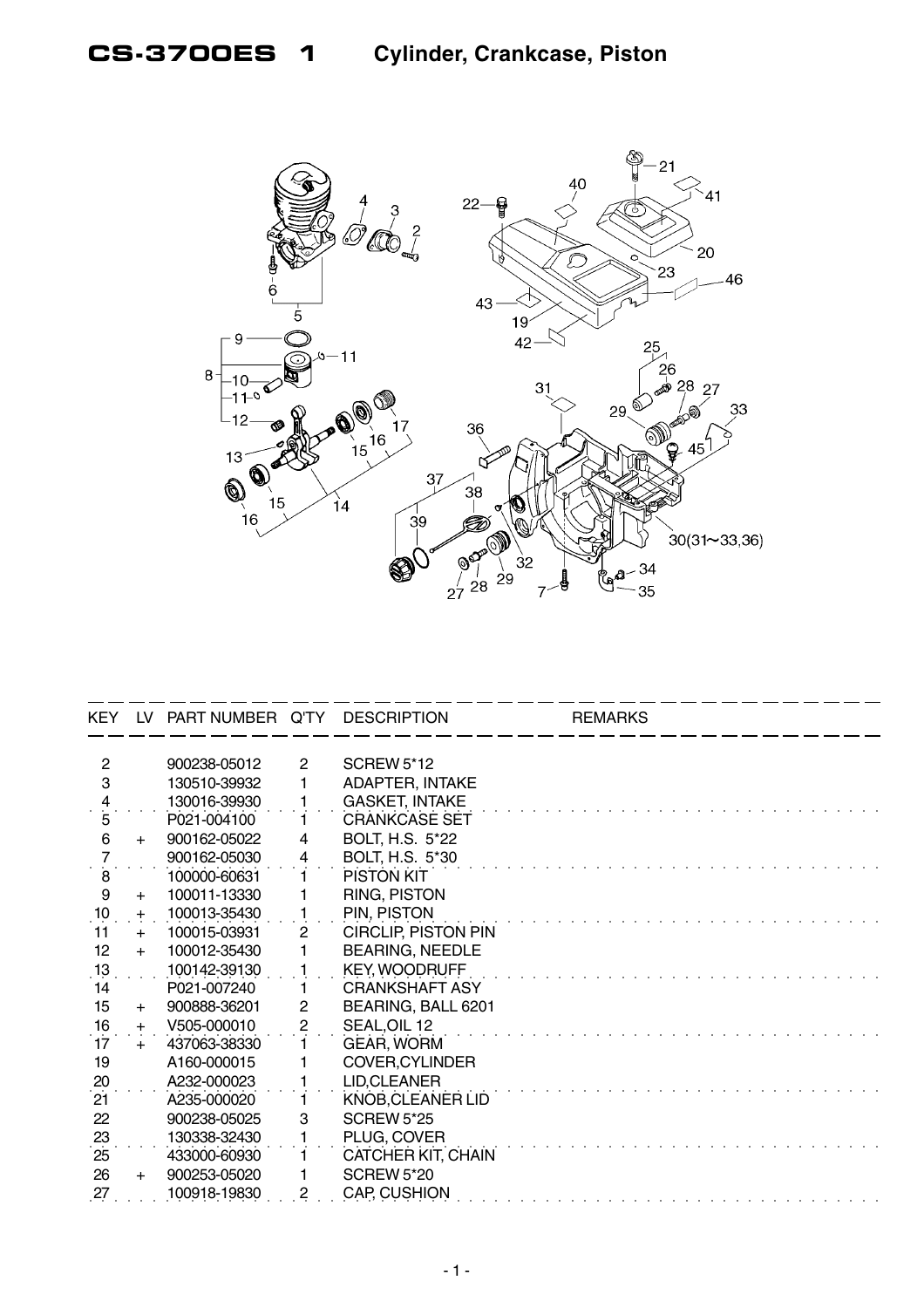

| KEY.           | IV. | PART NUMBER Q'TY |                | <b>DESCRIPTION</b>   | <b>REMARKS</b> |
|----------------|-----|------------------|----------------|----------------------|----------------|
|                |     |                  |                |                      |                |
| 28             |     | 100915-33930     | $\overline{2}$ | <b>SCREW</b>         |                |
| 29             |     | 100910-60030     | 2              | <b>CUSHION</b>       |                |
| $\frac{30}{5}$ |     | P021-007181      |                | <b>COVER, ENGINE</b> |                |
| 31             | $+$ | 101520-35430     |                | <b>COVER</b>         |                |
| 32             | $+$ | 436114-13930     |                | VALVE, CHECK         |                |
| 36             | $+$ | 433011-19830     | 2              | STUD, GUIDE BAR      |                |
| 33             | $+$ | 606416-60631     |                | <b>WIRE</b>          |                |
| 34             |     | 130020-60630     | 2              | NUT <sub>5</sub>     |                |
| $\frac{35}{1}$ |     | 162011-60630     |                | PLATE, GROUND        |                |
| 37             |     | 436001-39232     |                | CAP, OIL             |                |
| 38             | $+$ | A365-000050      |                | CONNECTOR, CAP       |                |
| $\frac{39}{5}$ | $+$ | 900721-00025     |                | O-RING 25            |                |
| 40             |     | 890345-39230     |                | LABEL, CAUTION       |                |
| 41             |     | X503-008230      |                | LABEL, MODEL         |                |
| 42             |     | 890631-38130     |                | LABEL, CAUTION       |                |
| 43             |     | 101520-35430     |                | <b>COVER</b>         |                |
| 45             |     | 900253-04010     |                | <b>SCREW 4*10</b>    |                |
| 46             |     | X524-001900      |                | LABEL                |                |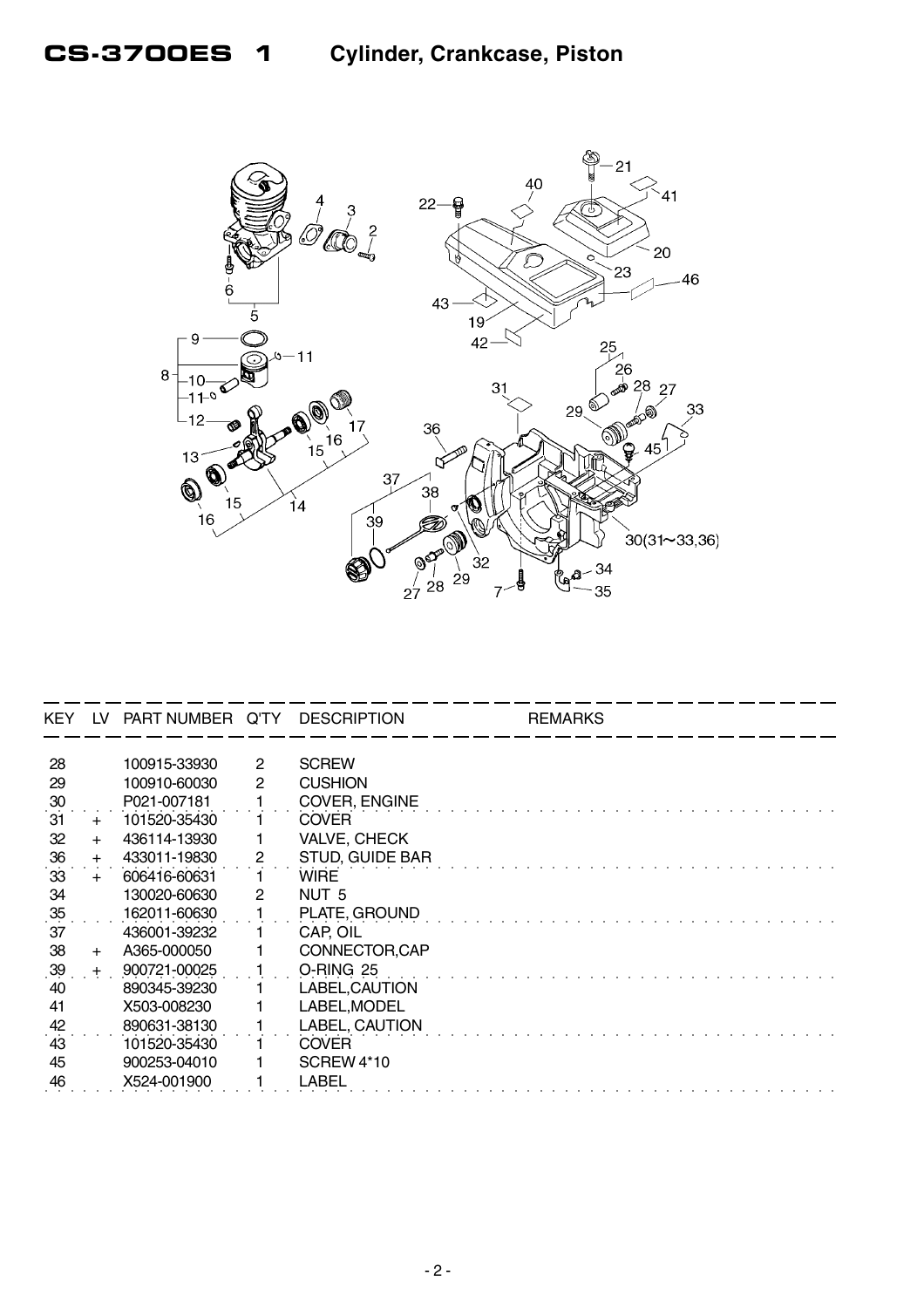

| <b>KEY</b>       | LV. | PART NUMBER Q'TY |                | <b>DESCRIPTION</b>          | <b>REMARKS</b> |
|------------------|-----|------------------|----------------|-----------------------------|----------------|
|                  |     |                  |                |                             |                |
| $\overline{4}$   |     | 130366-39930     | 1              | <b>CUSHION</b>              |                |
| 5                |     | 130007-39931     |                | <b>INSULATOR</b>            |                |
| $6 \overline{6}$ | $+$ | 130020-33330     | $\overline{c}$ | <b>NUT</b>                  |                |
|                  |     | 130010-38330     |                | <b>GASKET, INTAKE</b>       |                |
| 8                |     | 130110-54430     |                | PIPE, IMPULSE               |                |
| 9                |     | 130405-38332     |                | <b>BRACKET, AIR CLEANER</b> |                |
| 10               |     | A226-000040      |                | ELEMENT, AIR FILTER         |                |
| 11               |     | 130301-39935     |                | <b>ADAPTER, INTAKE</b>      |                |
| 12               |     | 900162-05050     | 2              | <b>BOLT, H.S. 5*50</b>      |                |
| 13               |     | 900253-05016     |                | <b>SCREW</b>                |                |
| 14               |     | A021-001540      |                | CARBURETOR, DIAPHRAGM       |                |
| 15               |     | 129023-39930     |                | <b>GROMMET, IDLE</b>        |                |
| 16               |     | 129010-33330     |                | <b>GROMMET</b>              |                |
| 17               |     | 900600-00005     | 2              | WASHER 5                    |                |
| 18               |     | 351134-39930     | 2              | <b>CUSHION</b>              |                |
| $\overline{19}$  |     | 890157-39130     |                | LABEL, SWITCH               |                |
| 20               |     | 163400-35430     |                | <b>SWITCH, IGNITION</b>     |                |
| 21               |     | A241-000100      |                | <b>KNOB, CHOKE</b>          |                |
| 22               |     | 178810-14534     |                | <b>GROMMET</b>              |                |
| 23               |     | C454-000012      |                | ROD, THROTTLE               |                |
| 24               |     | A439-000144      |                | <b>BRACKET, SWITCH</b>      |                |
| 25               |     | 163413-59530     |                | PLATE, CONTACT              |                |
| 26               |     | 900105-04006     |                | <b>BOLT, H.S. 4*6</b>       |                |
| 27               |     | 145711-60631     |                | <b>STAY, MUFFLER</b>        |                |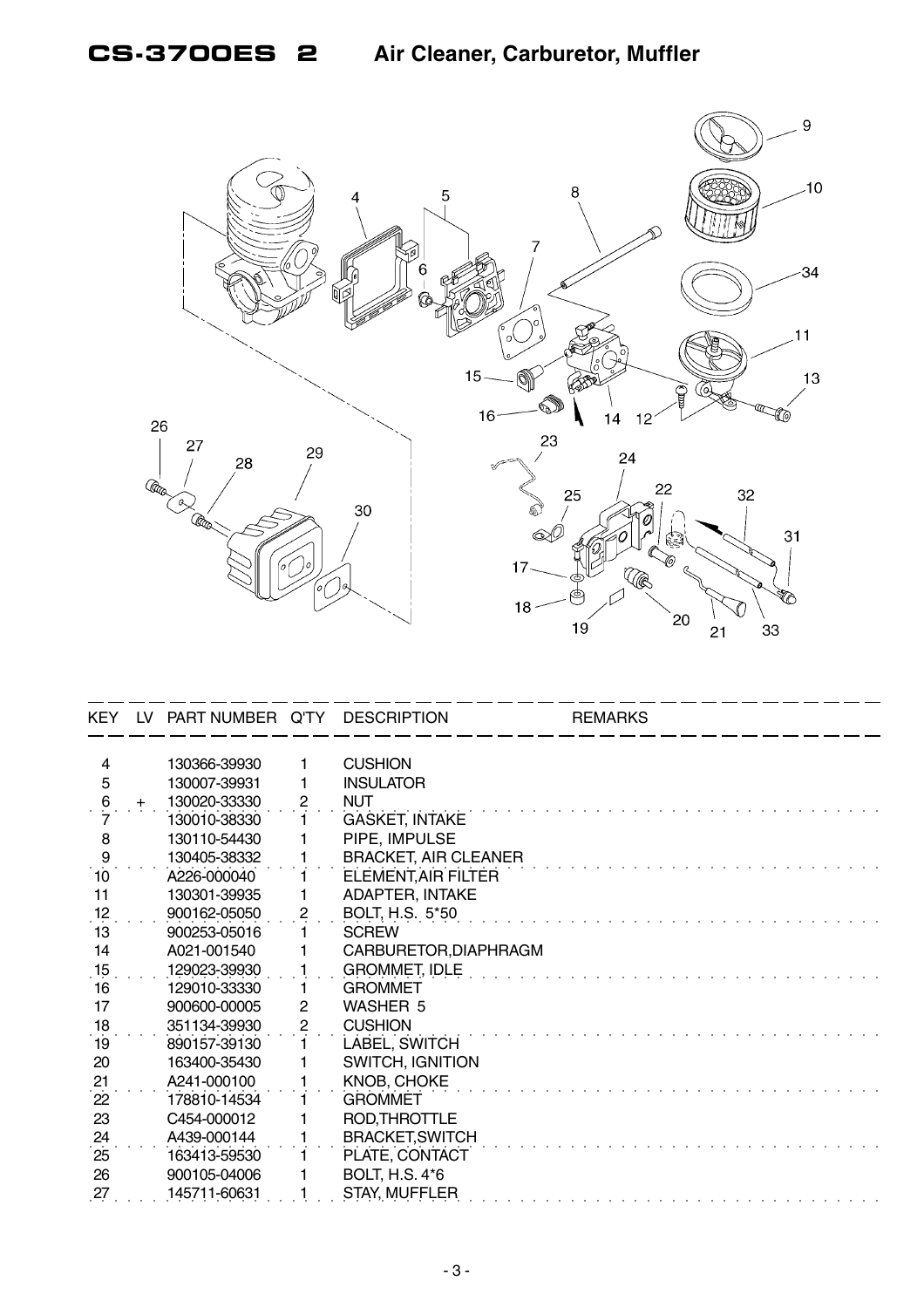

| KEY | LV | PART NUMBER Q'TY   |   | <b>DESCRIPTION</b>     | <b>REMARKS</b> |
|-----|----|--------------------|---|------------------------|----------------|
|     |    |                    |   |                        |                |
| -28 |    | 900105-05014       | 2 | <b>BOLT, H.S. 5*14</b> |                |
| 29  |    | 145610-39930       |   | <b>MUFFLER</b>         |                |
| 30  |    | 145510-35431       |   | <b>GASKET, MUFFLER</b> |                |
| 31  |    | 123181-39130       |   | PUMP, PRIMER           |                |
| -32 |    | V471-001280        |   | <b>PIPE</b>            |                |
| 33  |    | V471-001240        |   | <b>PIPE</b>            |                |
| 34  |    | <u>V540-000110</u> |   | <b>SEAL, CIRCULAR</b>  |                |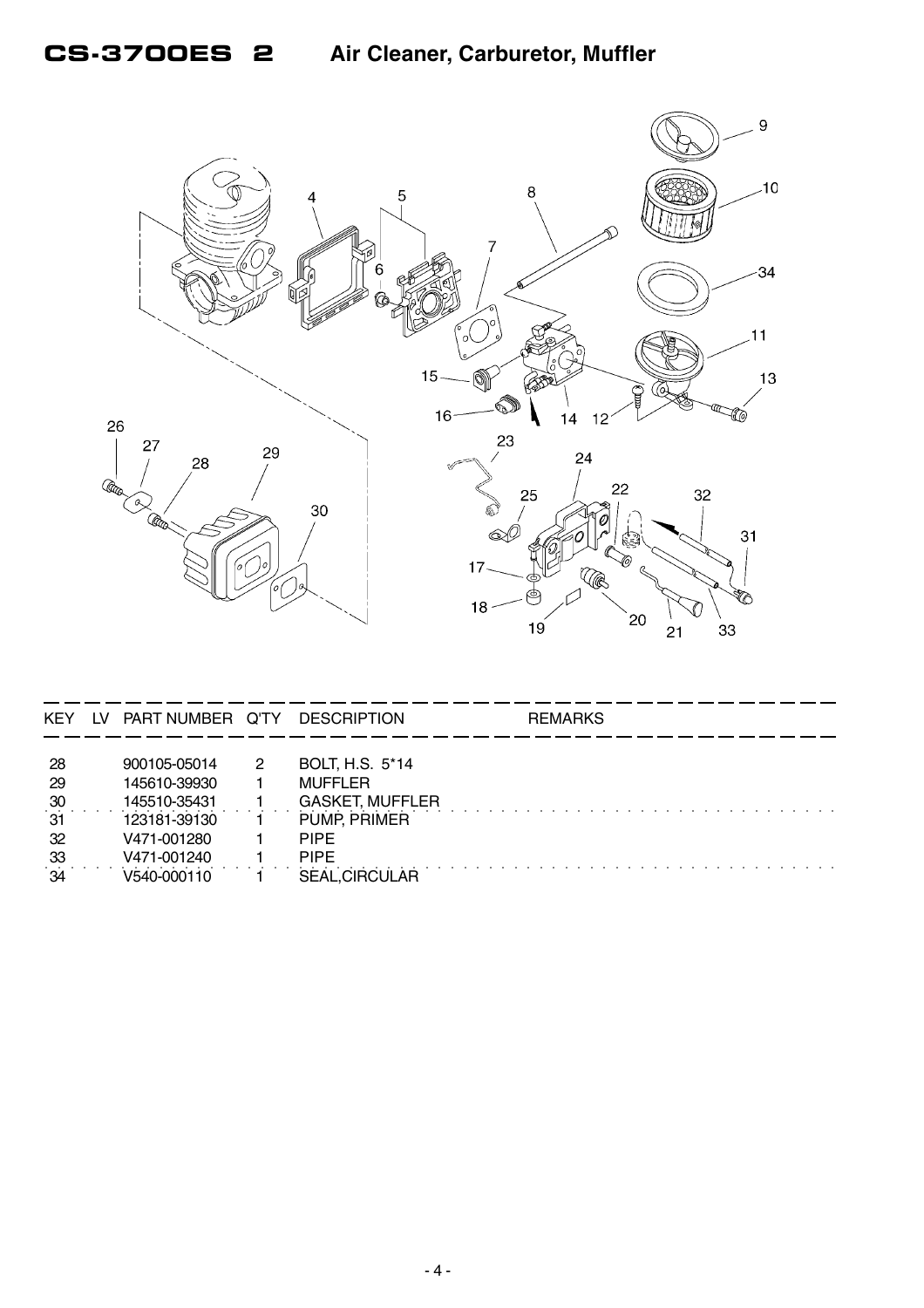

| KEY.                | <b>LV</b> | PART NUMBER Q'TY |                | <b>DESCRIPTION</b>      | <b>REMARKS</b> |
|---------------------|-----------|------------------|----------------|-------------------------|----------------|
|                     |           |                  |                |                         |                |
|                     |           | 151112-04630     |                | <b>BUSHING</b>          |                |
| $\overline{2}$      |           | 159118-39930     |                | GUIDE, CORD             |                |
| $\ddot{\mathbf{3}}$ |           | 159010-10230     |                | PLUG, SPARK (BPMR-7A    |                |
|                     |           | A426-000010      |                | TERMINAL, SPARKPLUG     |                |
| 5                   |           | A427-000012      |                | <b>CAP, SPARK PLUG</b>  |                |
| 6                   |           | 156626-60630     |                | COIL, IGNITION          |                |
|                     |           | 900162-05022     | $\overline{2}$ | <b>BOLT, H.S. 5*22</b>  |                |
| 8                   |           | 156630-39930     |                | LEAD, GROUND            |                |
| 9                   |           | 900216-04006     |                | <b>SCREW</b>            |                |
| 10                  |           | 156801-60630     |                | <b>FLYWHEEL</b>         |                |
| 11                  |           | 900605-00008     |                | <b>WASHER, SPRING 8</b> |                |
| 12                  |           | 900500-00008     |                | NUT <sub>8</sub>        |                |
| 13                  |           | 177234-35430     | 2              | SPRING, RETURN          |                |
| 14                  |           | 177247-04630     | $\overline{c}$ | SPACER, RATCHET         |                |
| 15                  |           | 177218-35430     | $\overline{c}$ | PAWL, STARTER           |                |
| 16                  |           | 900603-00005     | $\overline{2}$ | WASHER 5                |                |
| 17                  |           | V203-000090      | 2              | BOLT <sub>,5</sub>      |                |
| 18                  |           | 101535-39933     |                | COVER, FAN              |                |
| 19                  |           | A051-000581      |                | STARTER, RECOIL         |                |
| 20                  | $+$       | P022-004630      |                | <b>SCREW</b>            |                |
| 21                  | $+$       | A507-000010      |                | CATCHER, PAWL           |                |
| 22                  | $+$       | P022-006230      |                | <b>ROPE</b>             |                |
| 23                  | $+$       | P022-006240      |                | <b>REEL COMP</b>        |                |
| 24                  |           | P022-006250      |                | SPRING, SPIRAL          |                |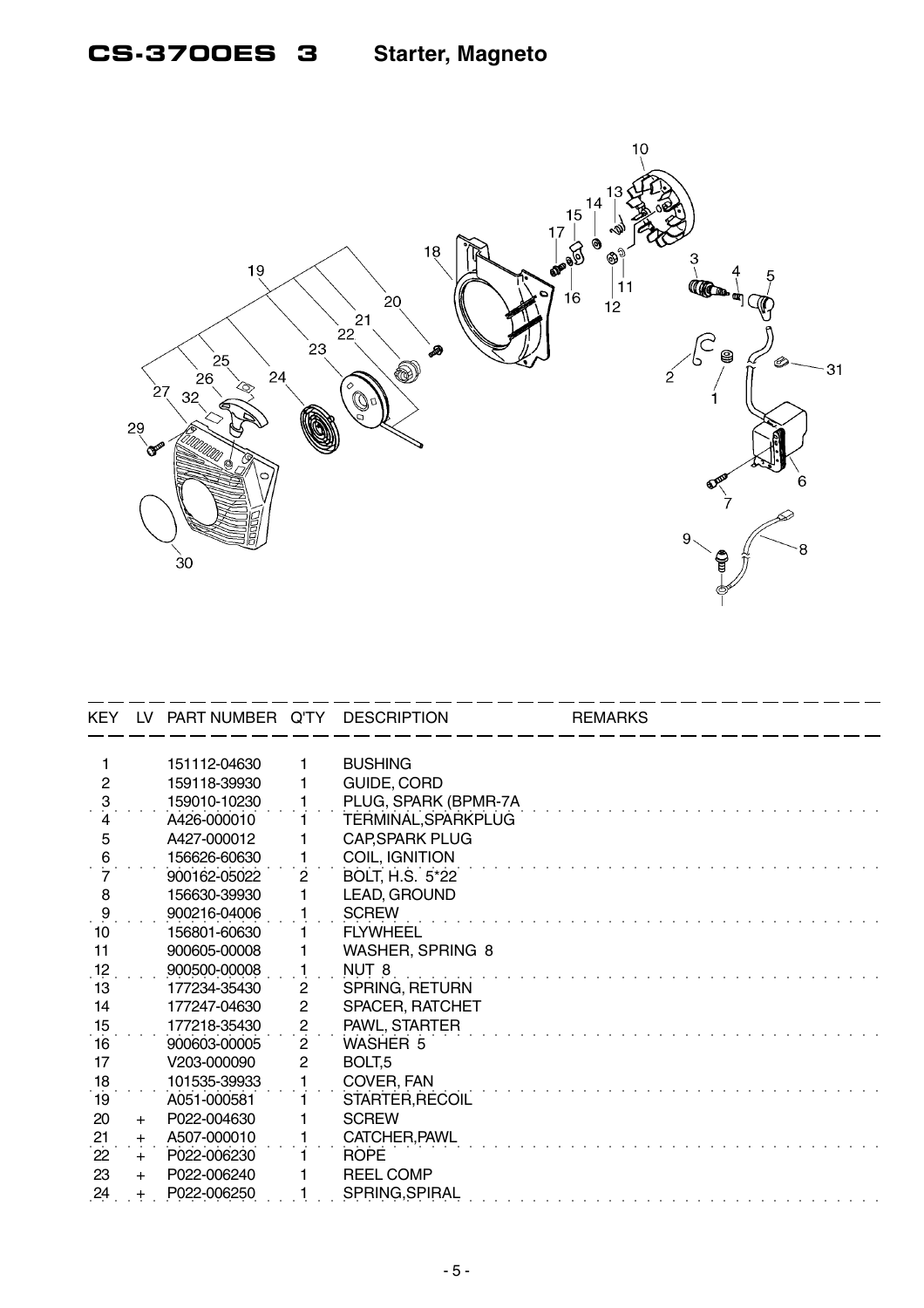

| <b>KEY</b>   | IV. | PART NUMBER Q'TY | <b>DESCRIPTION</b>        | <b>REMARKS</b> |
|--------------|-----|------------------|---------------------------|----------------|
|              |     |                  |                           |                |
| -25          |     | 177246-11120     | <b>CLIP, STARTER ROPE</b> |                |
| 26           |     | P022-001320      | <b>GRIP, STARTER</b>      |                |
| $^{27}$      |     | A500-000151      | CASE, STARTER             |                |
| 29           |     | 900238-04016     | SCREW 4*16                |                |
| -30          |     | X502-000410      | LABEL, ECHO               |                |
| -31          |     | V135-000010      | <b>GROMMET, HT CORD</b>   |                |
| $32^{\circ}$ |     | X530-000210      | LABEL,EYE CATCHER         |                |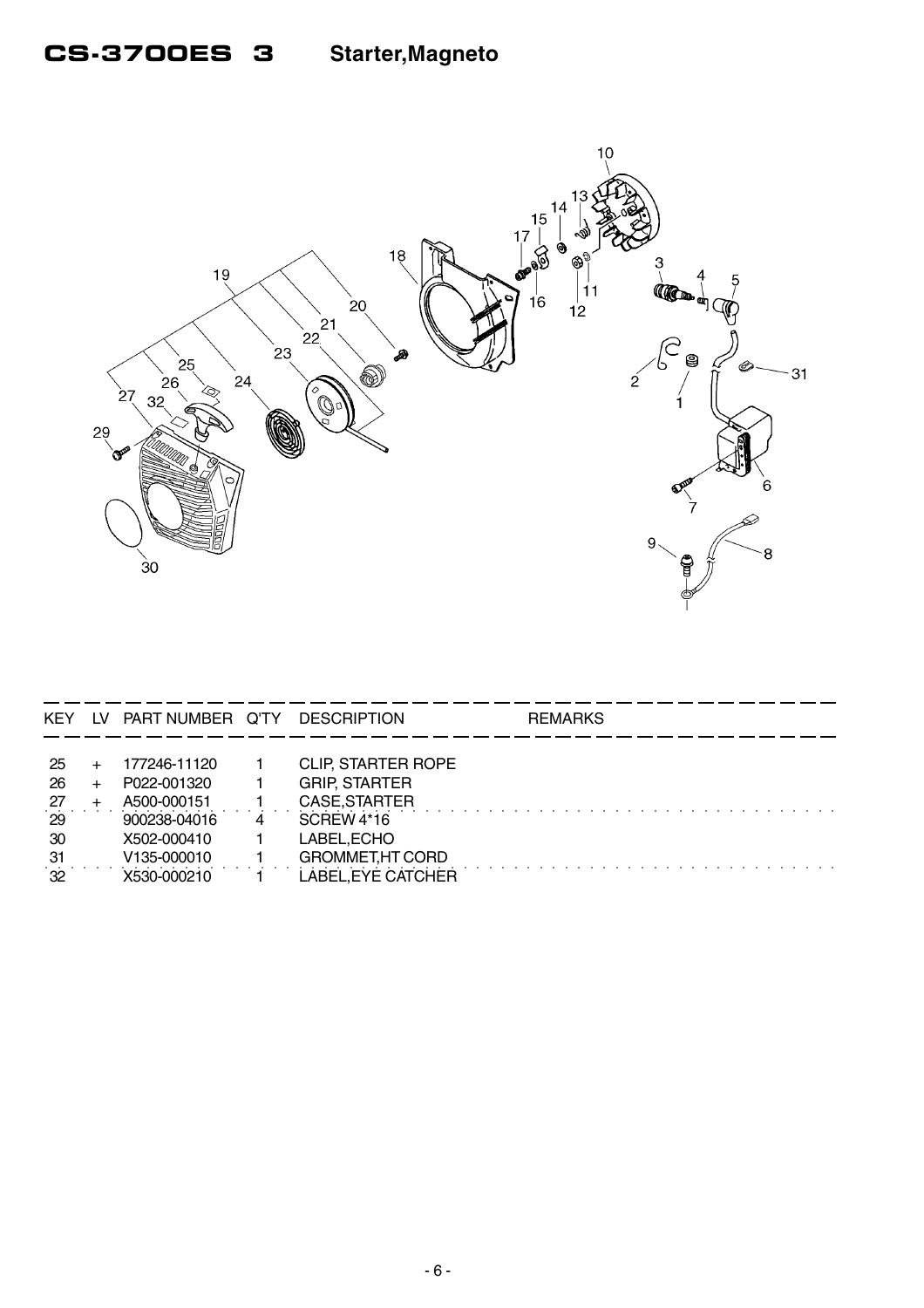#### **CS-3700ES 4 Handle**



| KEY LV          |     | PART NUMBER Q'TY |                | <b>DESCRIPTION</b>     | <b>REMARKS</b> |
|-----------------|-----|------------------|----------------|------------------------|----------------|
|                 |     |                  |                |                        |                |
| 5               |     | 900253-04014     | 1              | SCREW <sub>4</sub> *14 |                |
| 6               |     | 351155-35430     |                | COVER, HANDLE (BL)     |                |
|                 |     | 178090-37930     |                | LOCKOUT, T. CONTROL    |                |
| 8               |     | C450-000000      |                | TRIGGER, THROTTLE      |                |
| 9               |     | 178043-35430     |                | SPRING, THR.RETURN     |                |
| 10              |     | 900345-40030     |                | PIN, SPRING 4*30SUS    |                |
| $\overline{11}$ |     | 351111-19830     |                | <b>GRIP HANDLE</b>     |                |
| 12              |     | P021-006492      |                | HANDLE, REAR ASY       |                |
| 13              | $+$ | 132012-39931     |                | <b>PIPE</b>            |                |
| 14              | $+$ | 132013-26630     |                | <b>CLIP</b>            |                |
| 15              | $+$ | 131328-40630     |                | COVER, VENT            |                |
| .16             | $+$ | 131300-56430     |                | <b>VALVE, CHECK</b>    |                |
| 17              |     | V162-000040      |                | <b>PLUG</b>            |                |
| 18              |     | 131004-37932     |                | CAP ASY, FUEL          |                |
| 19              | $+$ | A365-000050      |                | CONNECTOR, CAP         |                |
| $\overline{20}$ | $+$ | 900720-00022     |                | O-RING 22              |                |
| 21              |     | 132115-44330     |                | <b>GROMMET</b>         |                |
| $\frac{22}{23}$ |     | 132010-00760     |                | PIPE, FUEL             |                |
|                 |     | 131205-19830     |                | STRAINER, FUEL         |                |
| 24              |     | 132013-09820     |                | <b>CLIP</b>            |                |
|                 |     | 100910-19730     | 2              | <b>CUSHION</b>         |                |
| $\frac{25}{26}$ |     | 100915-15131     | 2              | SUPPORTER, CUSHION     |                |
| 27              |     | 900105-04020     | $\overline{c}$ | BOLT, H.S. 4*20        |                |
| 28              |     | 100918-19830     | $\overline{c}$ | <b>CAP, CUSHION</b>    |                |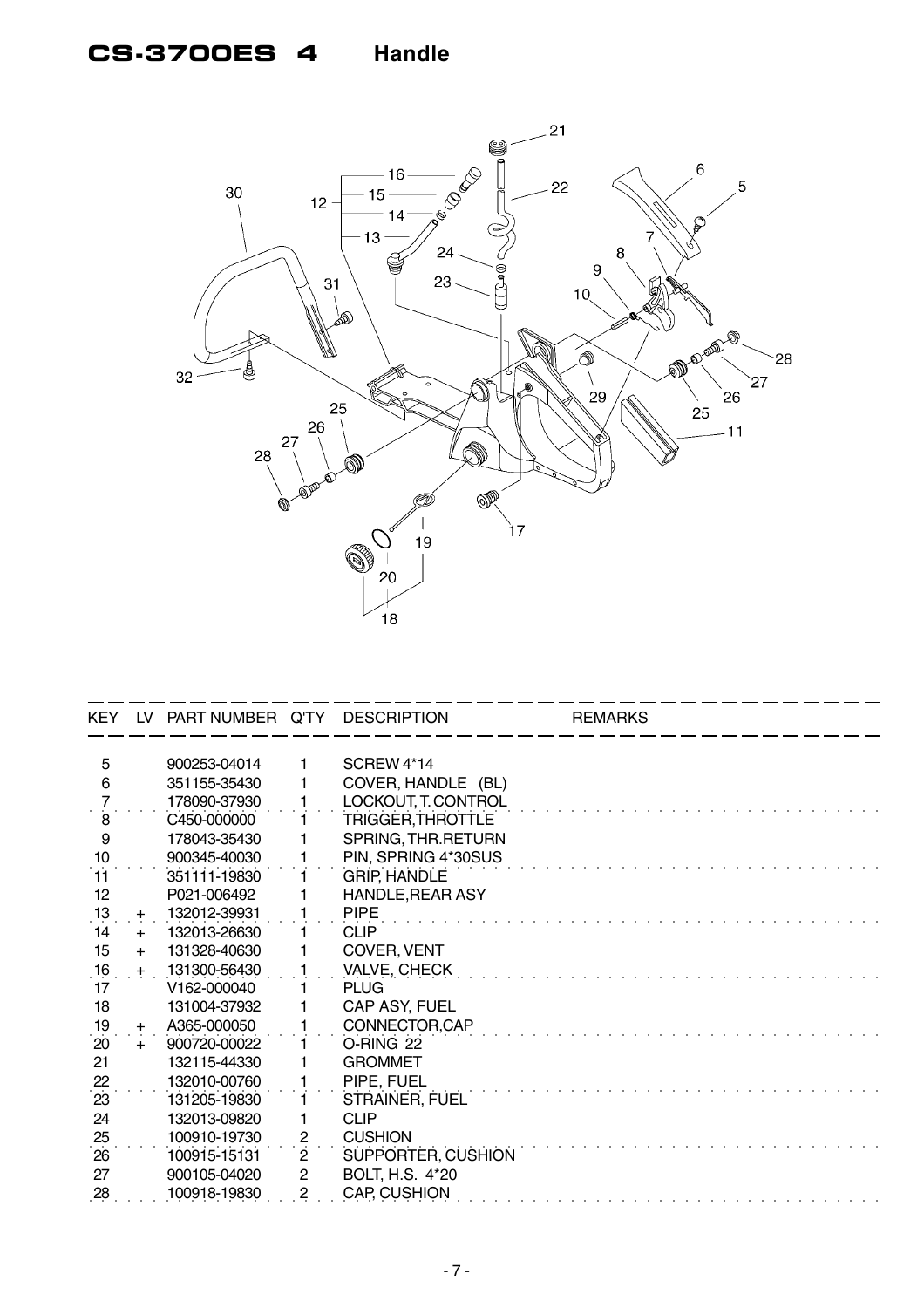#### **CS-3700ES 4 Handle**



| KEY                    | LV | PART NUMBER Q'TY                                          | <b>DESCRIPTION</b>                                                                         | <b>REMARKS</b> |  |
|------------------------|----|-----------------------------------------------------------|--------------------------------------------------------------------------------------------|----------------|--|
| -29<br>30<br>31<br>-32 |    | 100252-39930<br>C400-000190<br>91145-05020<br>91145-05016 | <b>CUSHION</b><br><b>HANDLE, FRONT</b><br><b>BOLT HS TAPPING</b><br><b>BOLT HS TAPPING</b> |                |  |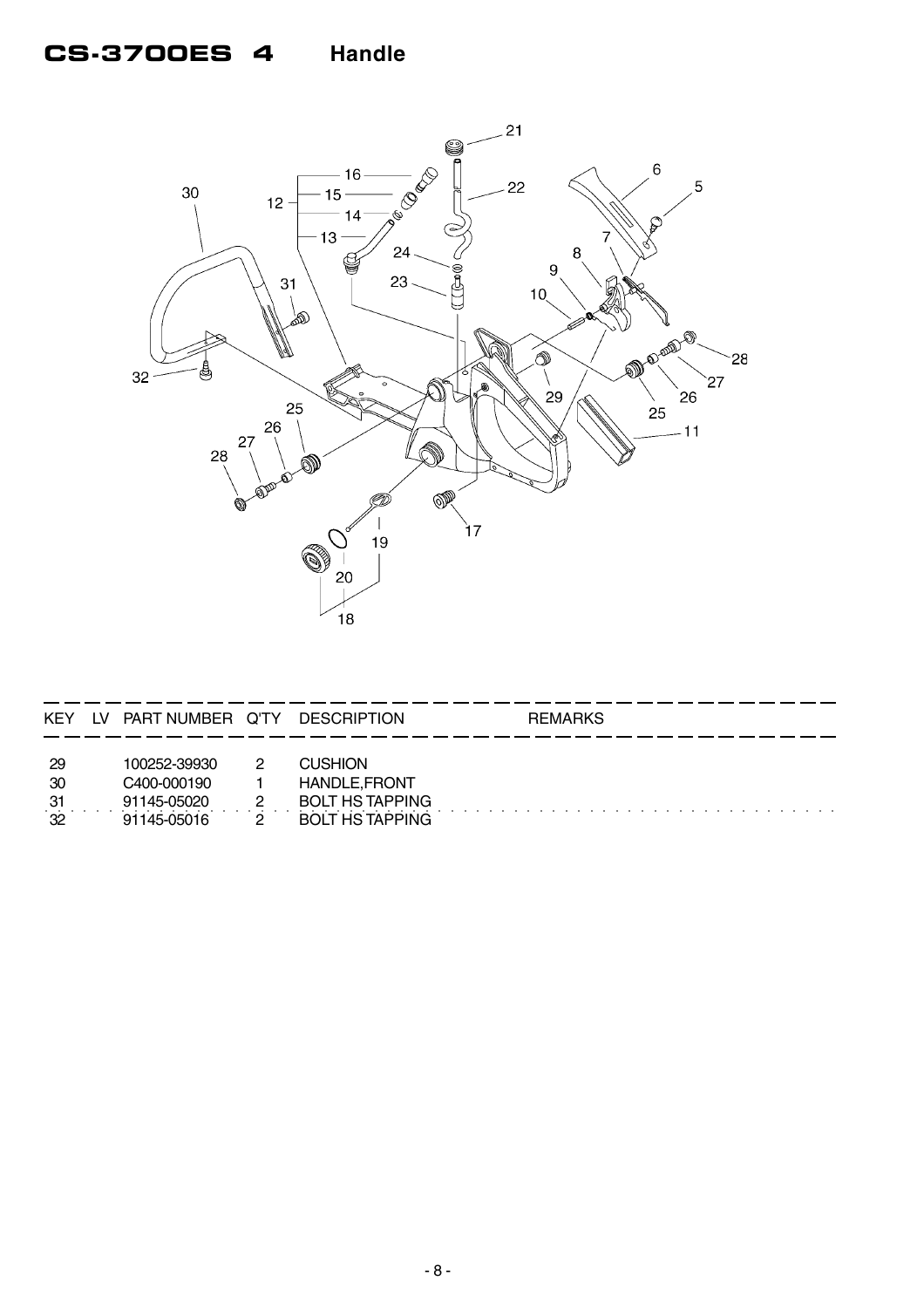### **CS-3700ES 5 Clutch, Sprocket**



|                 |      | KEY LV PART NUMBER Q'TY |                | <b>DESCRIPTION</b>           | <b>REMARKS</b> |
|-----------------|------|-------------------------|----------------|------------------------------|----------------|
|                 |      |                         |                |                              |                |
| 5               |      | 433105-60030            | 1              | LEVER, BRAKE                 |                |
| 6               | $+$  | 900330-30240            | 1              | PIN 3*24                     |                |
|                 | $+$  | 433114-38331            | 1              | <b>SPRING</b>                |                |
| 8               |      | 433167-39130            | $\mathbf{2}$   | <b>SPACER</b>                |                |
| 9               |      | 900562-50005            | 1              | LOCKNUT 5                    |                |
| 10              |      | 91318-05032             |                | <b>SCREW</b>                 |                |
| 11              |      | C305-000011             |                | PLATE, SPROCKET GUARD        |                |
| 12              |      | 900253-04010            | $\mathbf{2}$   | SCREW 4*10                   |                |
| 13              |      | 900253-04010            | $\overline{c}$ | SCREW 4*10                   |                |
| 14              |      | 433122-35430            | 1              | SPRING, BRAKE                |                |
| 15              |      | 433209-35430            | 1              | STOPPER, BRAKE               |                |
| .16             |      | 900342-25012            |                | PIN, SPRING 2.5*12           |                |
| 17              |      | 433208-35431            |                | LEVER, BRAKE                 |                |
| 18              |      | 900330-40088            |                | <b>ROLLER</b><br>$4*8.8$     |                |
| 19              |      | 433142-35430            |                | ADJUSTER, BRAKE              |                |
| $\overline{20}$ |      | C328-000060             |                | BAND, BRAKE                  |                |
| 21              |      | 433310-38330            |                | <b>COVER, BRAKE</b>          |                |
|                 |      | P021-010280             |                | <b>GUARD, SPROCKET KIT</b>   |                |
| $\frac{52}{22}$ | $+$  | P021-010170             |                | <b>GUARD, SPROCKET KIT</b>   |                |
| 35              | $++$ | V203-000110             |                | BOLT <sub>,5</sub>           |                |
| 50              | $+$  | C304-000020             |                | <b>SPIKED</b>                |                |
| 23              |      | 433115-38330            |                | $5.2*12*14$<br><b>WASHER</b> |                |
| 24              |      | 900220-03006            | 1              | SCREW 3*6                    |                |
| 25              |      | 433019-12330            | $\overline{c}$ | NUT, FLANGE 8                |                |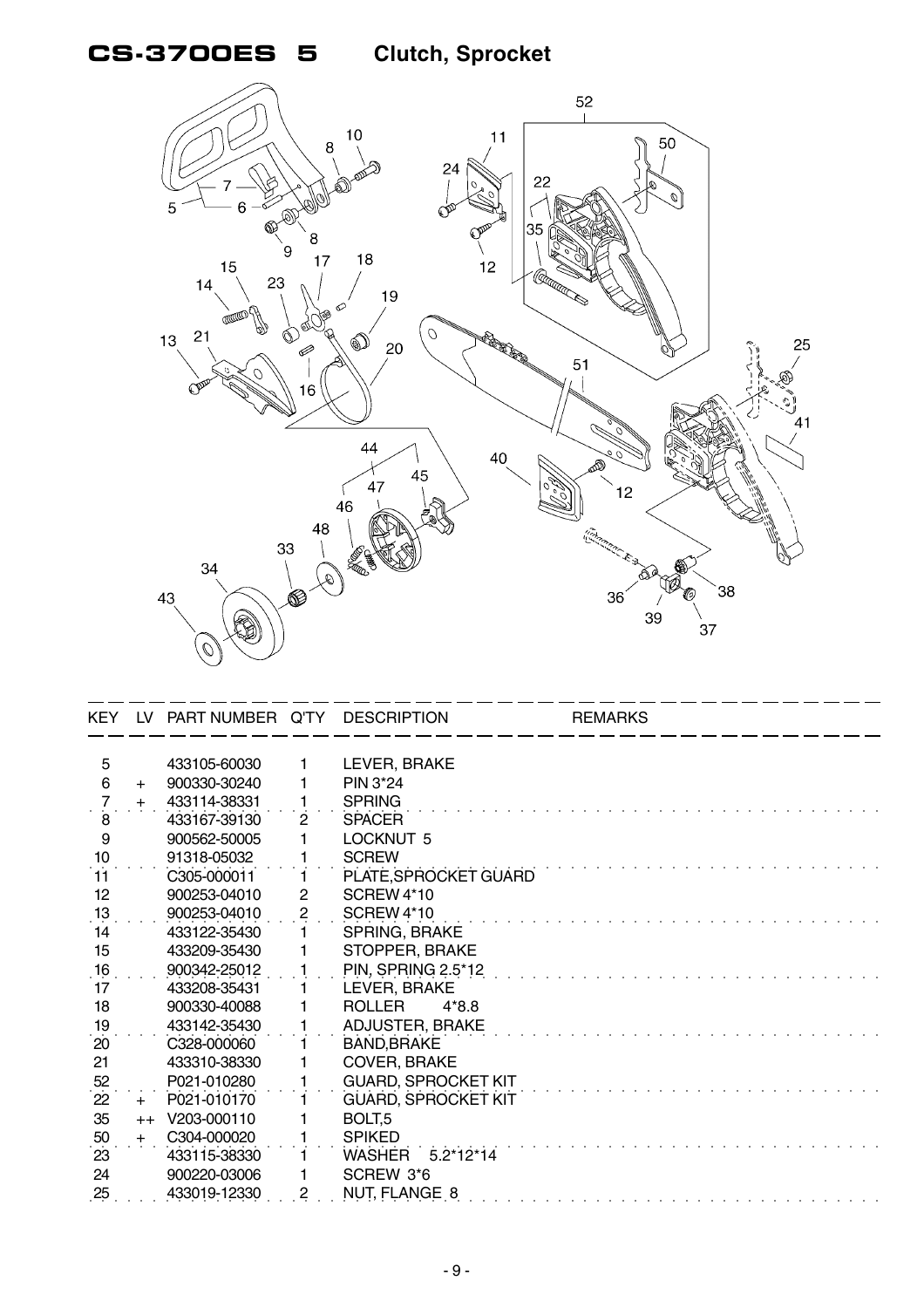

| <b>KEY</b>     | LV.    | PART NUMBER Q'TY DESCRIPTION |                             | <b>REMARKS</b> |  |
|----------------|--------|------------------------------|-----------------------------|----------------|--|
|                |        |                              |                             |                |  |
| 33             |        | 175012-00831                 | <b>BEARING, NEEDLE</b>      |                |  |
| 34             |        | A556-000171                  | DRUM, CLUTCH                |                |  |
| $\frac{36}{5}$ |        | C <sub>309</sub> -000030     | <b>TENSIONER, CHAIN</b>     |                |  |
| 37             |        | V651-000011                  | GEAR, BEVEL                 |                |  |
| 38             |        | V651-000001                  | GEAR, BEVEL                 |                |  |
| 39             |        | V355-000270                  | COLLAR <sub>.8</sub>        |                |  |
| $40^{\circ}$   |        | 433012-39930                 | PLATE, GUIDE                |                |  |
| 41             |        | X502-000340                  | LABEL, ECHO                 |                |  |
| .43            |        | 175019-38330                 | PLATE, CLUTCH               |                |  |
| 44             |        | A056-000120                  | <b>CLUTCH</b>               |                |  |
| 45             | $+$    | A552-000060                  | <b>HUB,CLUTCH</b>           |                |  |
| .46            | $+$    | V451-000500                  | SPRING, TENSION             |                |  |
| 47             | $^{+}$ | P021-007050                  | CLUTCH SHOE SET             |                |  |
| 48             |        | 175019-39430                 | PLATE, CLUTCH               |                |  |
| 51             |        | 430521-37332                 | <b>BAR, GUIDE 38RD58325</b> |                |  |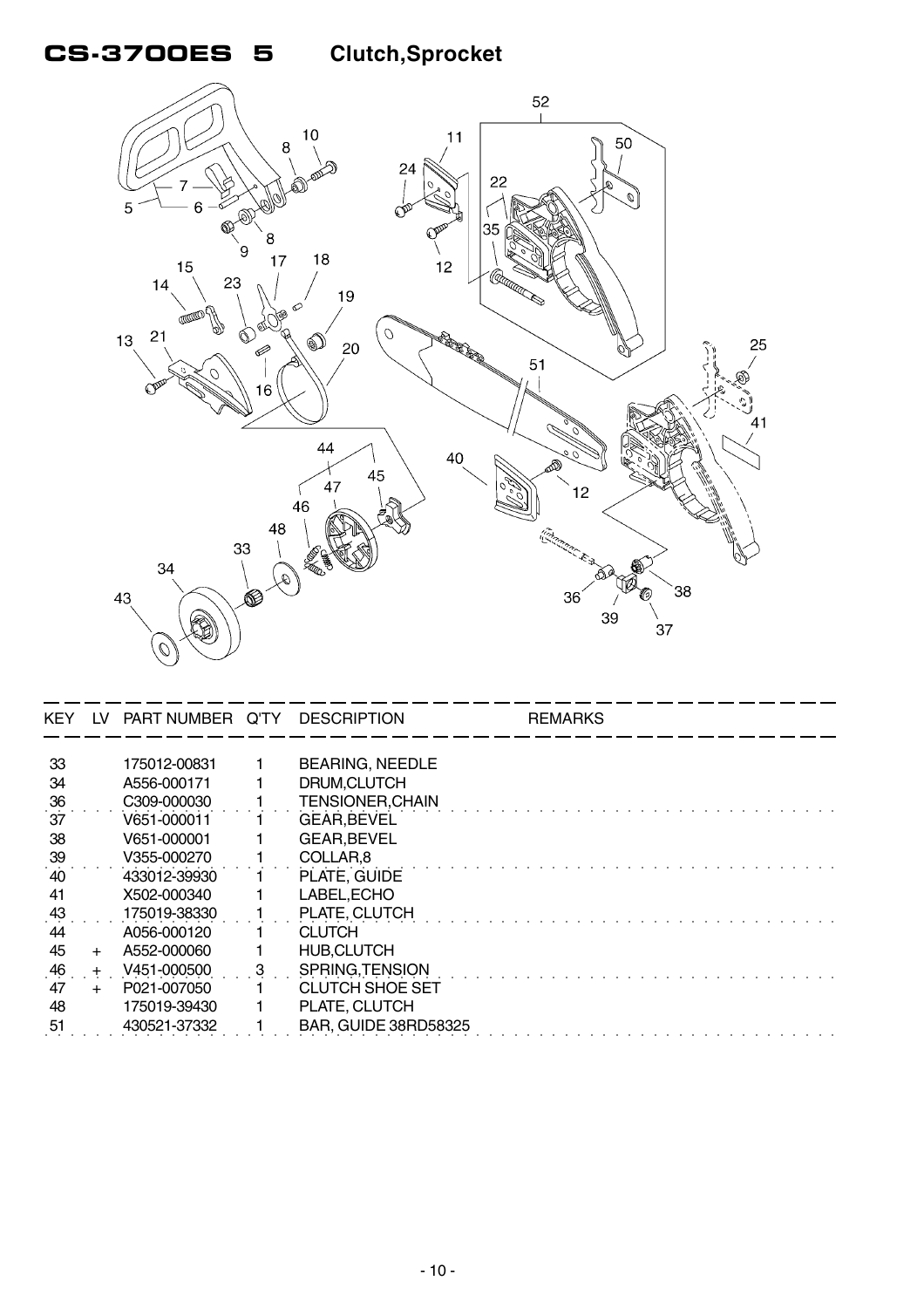

| <b>KEY</b>      | LV    | PART NUMBER Q'TY |                | <b>DESCRIPTION</b>         | <b>REMARKS</b> |
|-----------------|-------|------------------|----------------|----------------------------|----------------|
|                 |       |                  |                |                            |                |
| 5               |       | 437210-39931     |                | <b>PIPE</b>                |                |
| 6               |       | 175310-38330     |                | PLATE, SEAL                |                |
|                 |       | 132013-26630     |                | <b>CLIP</b>                |                |
| 8               |       | 132115-12330     |                | <b>GROMMET</b>             |                |
| 9               |       | 437210-35430     |                | <b>PIPE</b>                |                |
| 10              |       | 436205-14730     |                | STRAINER, OIL              |                |
| 11              |       | 437002-38330     |                | AUTO-OILER ASSY            |                |
| 12              | $+$   | 437016-38330     |                | NEEDLE, ADJUST             |                |
| 13              | $+$   | 437029-37330     |                | <b>WASHER</b>              |                |
| 14              | $+$   | 437015-37330     |                | <b>SPRING</b>              |                |
| 15              | $+$   | 437024-37330     |                | <b>PLUNGER</b>             |                |
| 16              | $+$   | 437062-38330     |                | CAP, OIL PUMP              |                |
| 17              | $+$   | 437019-38330     |                | <b>SPRING</b>              |                |
| 18              | $+$   | 123127-15030     |                | <b>RING</b>                |                |
| 19              |       | 900223-04016     | $\overline{2}$ | <b>SCREW</b>               |                |
| $20^{\circ}$    |       | 898510-39130     |                | BAG, TOOL                  |                |
| 21              |       | 895410-02830     |                | WRENCH, W/S. DRIVER        |                |
| $\frac{22}{23}$ |       | 895812-03930     |                | DRIVER, SCREW 50           |                |
|                 |       | 898567-38330     |                | <b>SCABBARD, GUIDE BAR</b> |                |
| 24              | $\pm$ | 898568-14530     |                | <b>ROPE</b>                |                |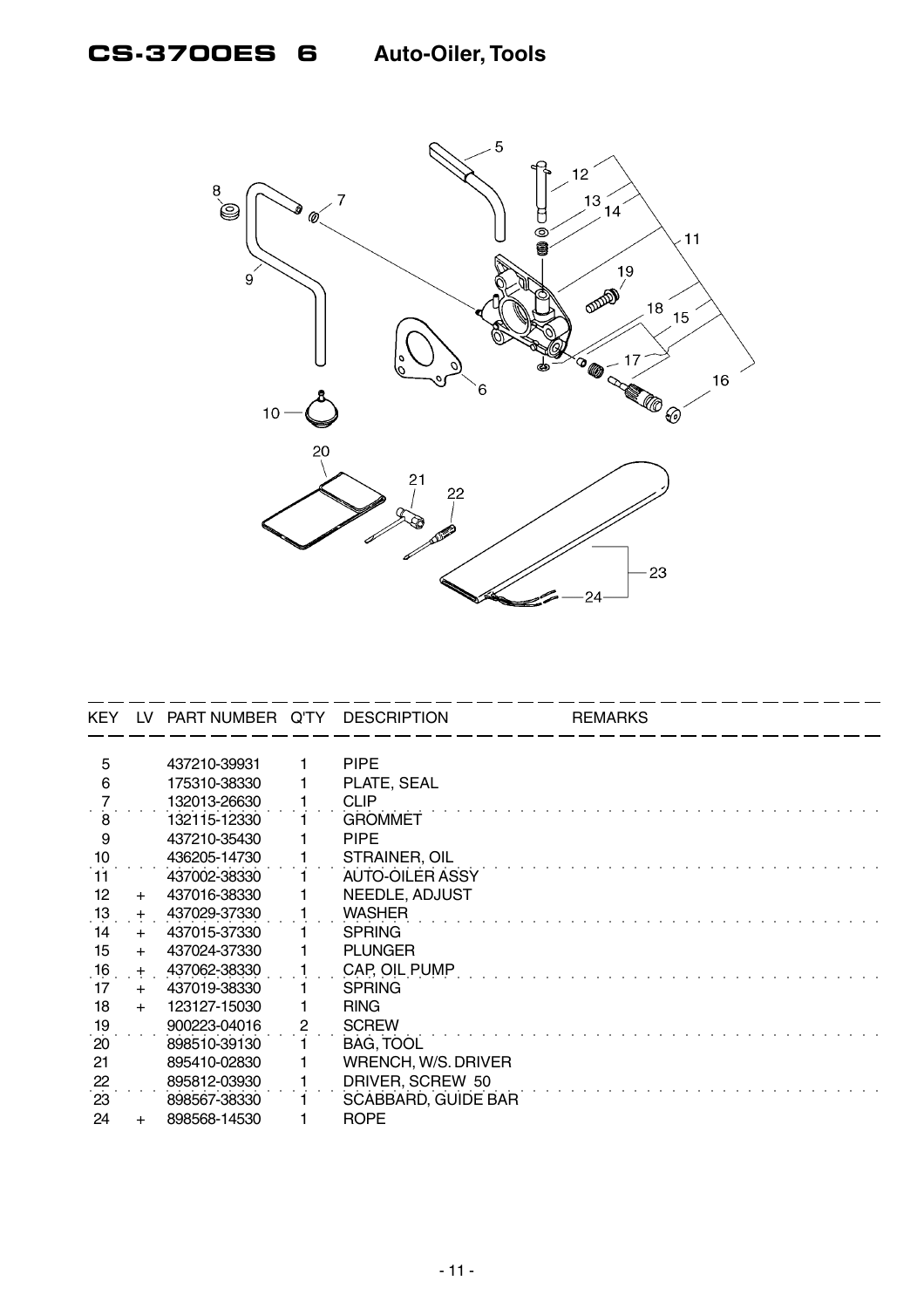### **CS-3700ES 7 Carburettor**



| <b>KEY</b>          | LV - | PART NUMBER Q'TY |                | <b>DESCRIPTION</b>         | <b>REMARKS</b> |
|---------------------|------|------------------|----------------|----------------------------|----------------|
|                     |      | A021-001540      |                | CARBURETOR, DIAPHRAGM      |                |
|                     |      | 123126-10631     |                | <b>SCREEN, INLET</b>       |                |
|                     | $+$  | 123124-38330     |                | <b>COVER, FUEL PUMP</b>    |                |
| $\ddot{z}$<br>3     | $+$  | 123110-03930     |                | <b>SCREW, PUMP COVER</b>   |                |
| $\overline{4}$      | $+$  | 123125-15030     |                |                            |                |
|                     | $+$  |                  |                | <b>GASKET, FUEL PUMP</b>   |                |
| $\mathbf 5$         | $+$  | 123112-15030     |                | DIAPHRAGM, FUEL PUMP       |                |
| 6                   | $+$  | 123137-19830     |                | VALVE, INLET NEEDLE        |                |
| $\overline{7}$      | $+$  | 123140-03930     |                | GASKET, M. DIAPHRAGM       |                |
| $\ddot{\mathbf{8}}$ | $+$  | 123141-03930     |                | DIAPHRAGM, METERING        |                |
| 9                   | $+$  | 123142-03930     | 1              | COVER, M. DIAPHRAGM        |                |
| 10                  | $+$  | 123122-39330     |                | SPRING, METER. LEVER       |                |
| 11                  | $+$  | 123139-03930     |                | <b>SCREW, M. LEVER PIN</b> |                |
| $12 \overline{ }$   | $+$  | 123138-03930     |                | PIN, METERING LEVER        |                |
| 13                  | $+$  | 123123-38330     |                | LEVER, METERING            |                |
| 14                  | $+$  | 123146-10631     |                | PLUG, WELCH                |                |
| 15                  | $+$  | 123178-15030     |                | PLUG, FRICTION             |                |
| 16                  | $+$  | 123133-04260     |                | SPRING, IDLE ADJUST        |                |
| 17                  | $+$  | 123134-04260     |                | <b>SCREW, IDLE ADJUST</b>  |                |
| 18                  | $+$  | 123113-37530     |                | SPRING, THROTTLE RTN       |                |
| 19                  | $+$  | P003-000480      |                | SHAFT, THROTTLE            |                |
| 20                  | $+$  | 123114-38830     | 3              | <b>SCREW</b>               |                |
| 21                  | $+$  | P003-000130      |                | THROTTLE, LEVER            |                |
| 22                  | $+$  | 123116-10530     | 1              | <b>VALVE, THROTTLE</b>     |                |
| 23                  |      | 123127-15030     | $\overline{2}$ | <b>RING</b>                |                |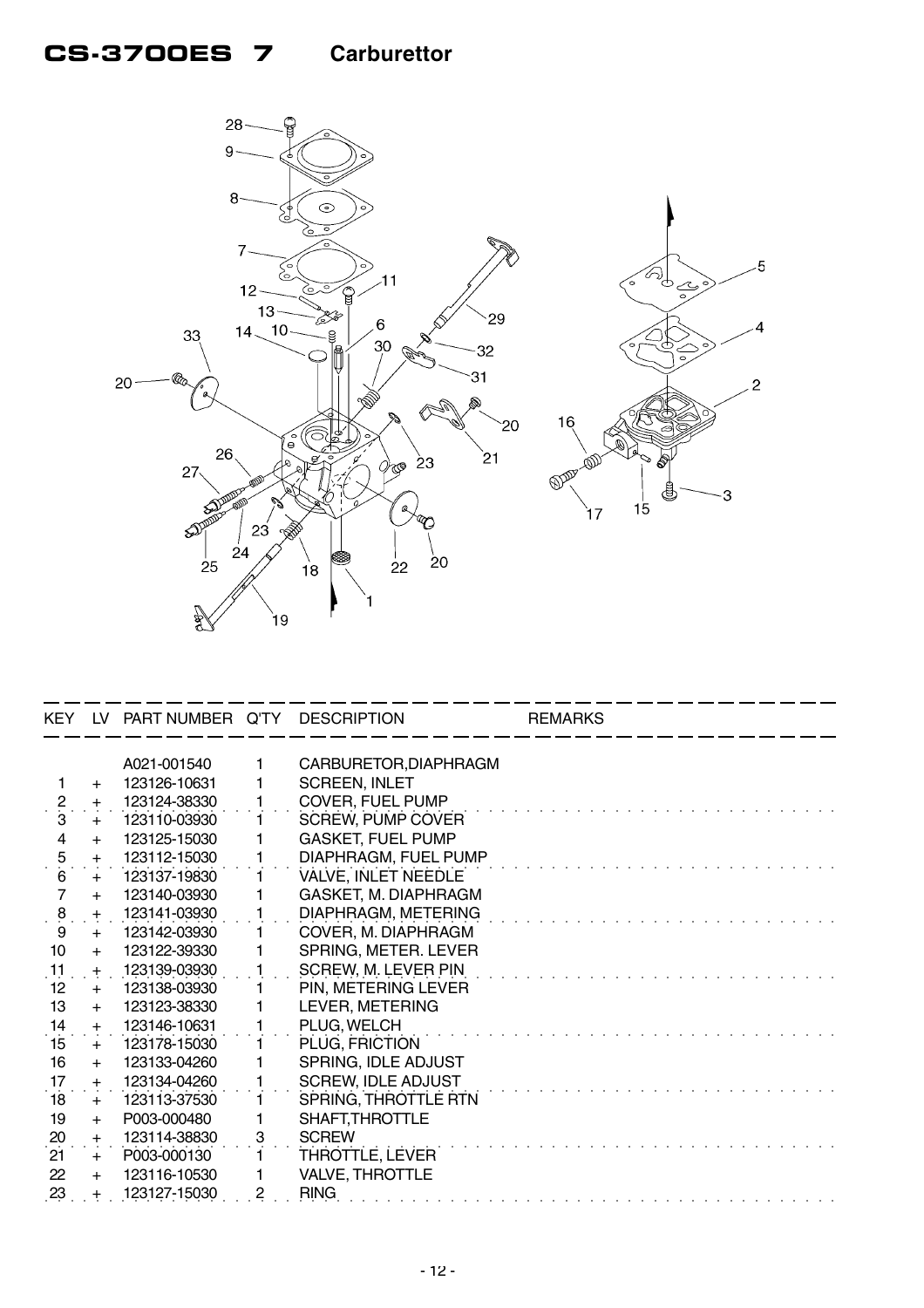### **CS-3700ES 7 Carburettor**



| KEY             |           | LV PART NUMBER Q'TY DESCRIPTION |   |                    | <b>REMARKS</b> |
|-----------------|-----------|---------------------------------|---|--------------------|----------------|
|                 |           |                                 |   |                    |                |
| -24             | $\div$    | 123121-22130                    |   | SPRING, NEEDLE     |                |
| 25              | $+$       | 123118-38330                    |   | NEEDLE, IDLE       |                |
| .26             |           | 123119-22130                    |   | SPRING, NEEDLE     |                |
| 27              |           | 123120-10860                    |   | NEEDLE, HIGH SPEED |                |
| 28              | $+$       | 123130-02960                    | 4 | <b>SCREW</b>       |                |
| 29              |           | P003-000150                     |   | CHOKE, SHAFT       |                |
| 30 <sup>°</sup> | $\div$    | P003-001470                     |   | <b>SPRING</b>      |                |
| -31             | $\ddot{}$ | P003-001510                     |   | LEVER-FAST IDLE    |                |
| 32              |           | 123149-26030                    |   | <b>WASHER</b>      |                |
| 33              |           | P003-000230                     |   | <b>VALVE CHOKE</b> |                |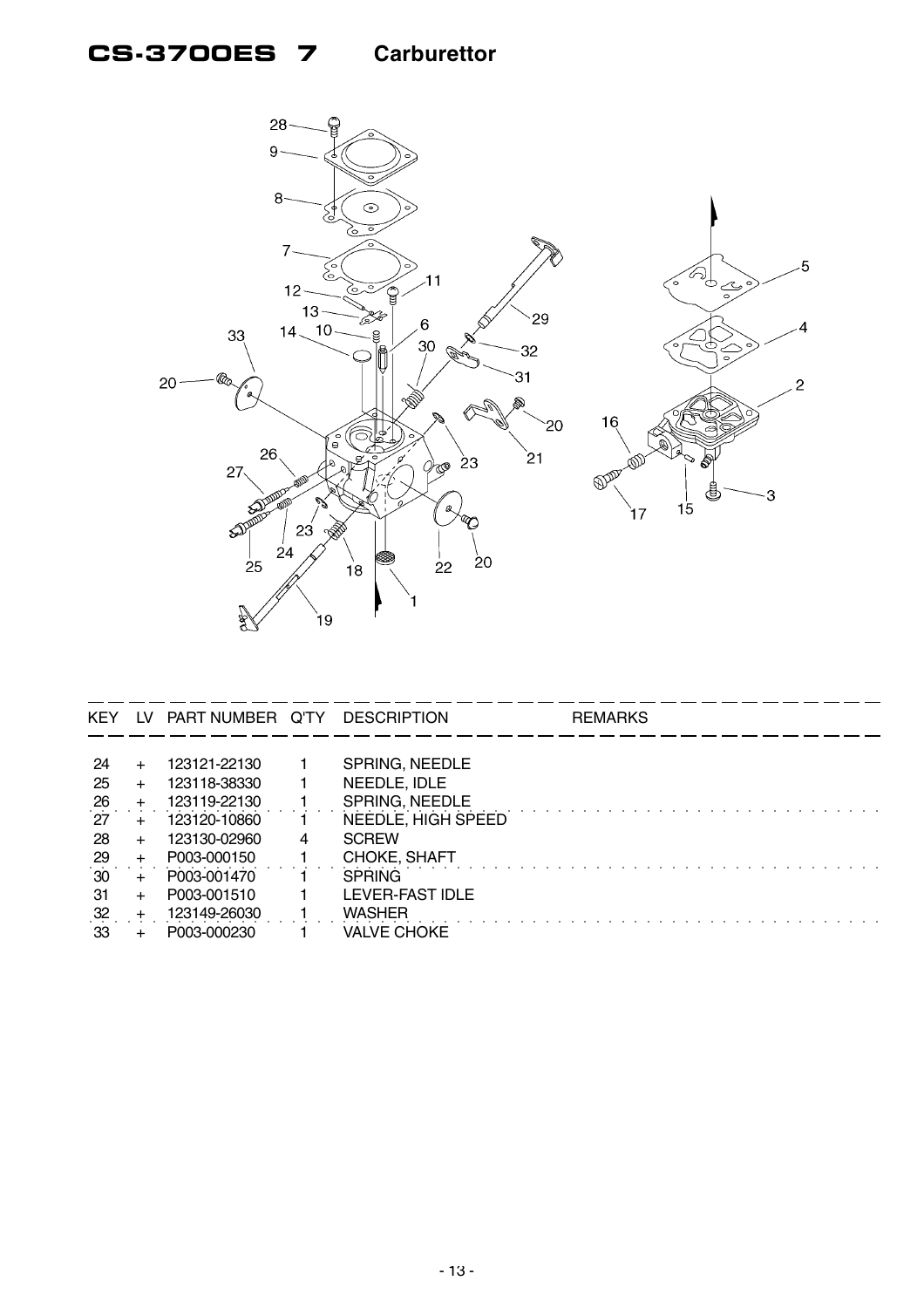

| KEY.             | LV.       | PART NUMBER Q'TY DESCRIPTION |              |                              | <b>REMARKS</b> |
|------------------|-----------|------------------------------|--------------|------------------------------|----------------|
|                  |           |                              |              |                              |                |
|                  |           | P021-010300                  | 1            | <b>BRAKE, ASM CHAIN</b>      |                |
| 5                | $\ddot{}$ | 433105-60030                 |              | LEVER, BRAKE                 |                |
| $6 \overline{6}$ | $++$      | 900330-30240                 |              | PIN 3*24                     |                |
| 7                | $++$      | 433114-38331                 |              | <b>SPRING</b>                |                |
| 8                | $+$       | 433167-39130                 | $\mathbf{2}$ | <b>SPACER</b>                |                |
| 9                | $+$       | 900562-50005                 |              | LOCKNUT <sub>5</sub>         |                |
| 10               | $+$       | 91318-05032                  |              | <b>SCREW</b>                 |                |
| 11               | $+$       | C305-000011                  |              | PLATE, SPROCKET GUARD        |                |
| 12               | $+$       | 900253-04010                 |              | SCREW 4*10                   |                |
| 13               | $+$       | 900253-04010                 | $\mathbf{2}$ | <b>SCREW 4*10</b>            |                |
| 14               | $+$       | 433122-35430                 |              | SPRING, BRAKE                |                |
| 15               | $+$       | 433209-35430                 |              | STOPPER, BRAKE               |                |
| 16               | $+$       | 900342-25012                 |              | PIN, SPRING 2.5*12           |                |
| 17               | $+$       | 433208-35431                 |              | LEVER, BRAKE                 |                |
| 18               | $+$       | 900330-40088                 |              | <b>ROLLER</b><br>4*8.8       |                |
| 19               | $+$       | 433142-35430                 |              | ADJUSTER, BRAKE              |                |
| 20               | $+$       | C328-000060                  |              | <b>BAND, BRAKE</b>           |                |
| $\frac{21}{27}$  | $+$       | 433310-38330                 |              | <b>COVER, BRAKE</b>          |                |
|                  | $+$       | P021-010280                  |              | <b>GUARD, SPROCKET KIT</b>   |                |
| 22               | $++$      | P021-010170                  |              | <b>GUARD, SPROCKET KIT</b>   |                |
| 25               |           | +++ V203-000110              |              | BOLT <sub>,5</sub>           |                |
| 26               | $++$      | C304-000020                  |              | <b>SPIKED</b>                |                |
| 23               | $+$       | 433115-38330                 |              | $5.2*12*14$<br><b>WASHER</b> |                |
| 24               |           | 900220-03006                 |              | SCREW 3*6                    |                |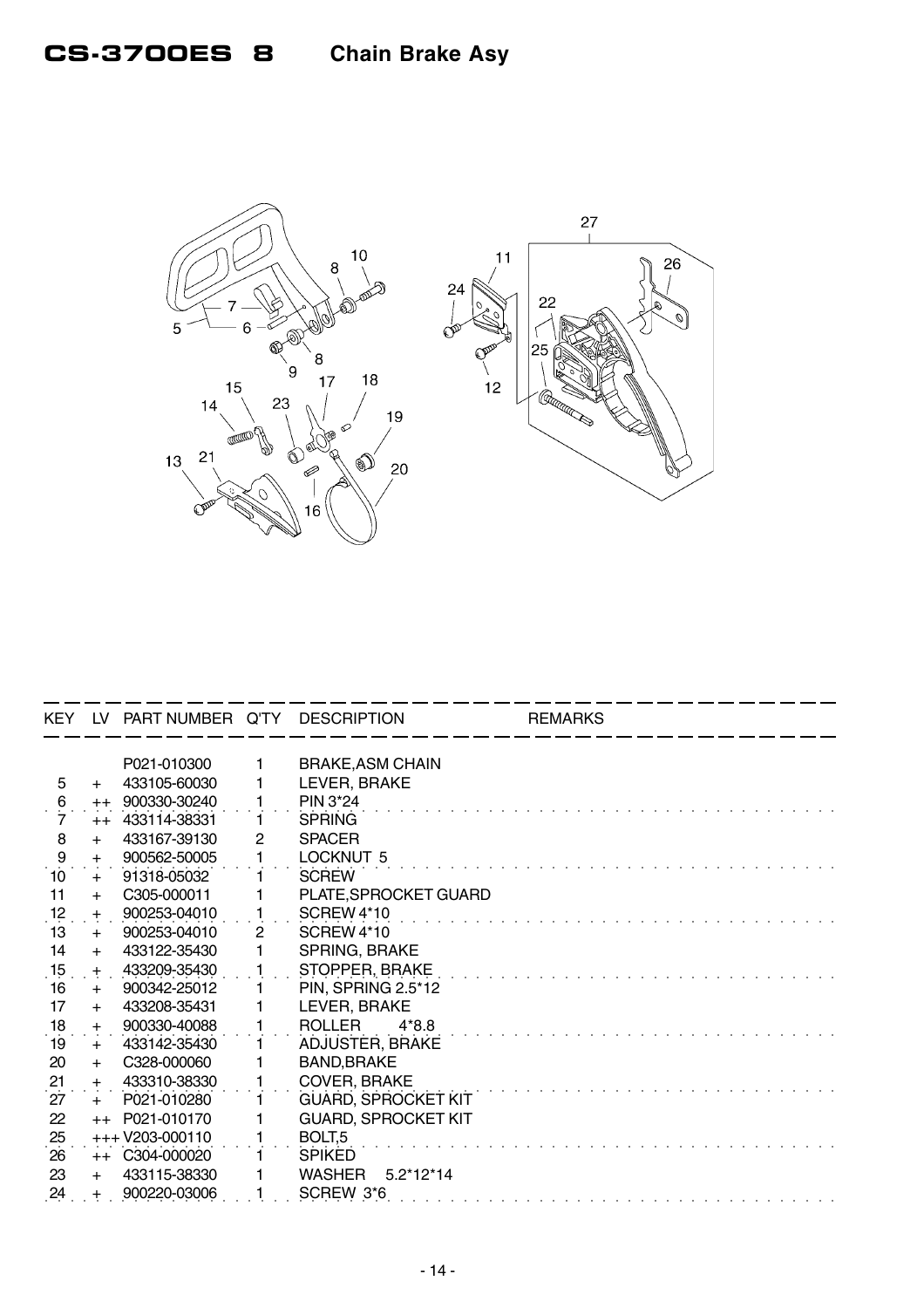| Key No.<br><b>Parts Number</b><br>Key No.<br><b>Parts Number</b><br>Key No.<br><b>Parts Number</b><br>$2 - 14$<br>A021-001540<br>V135-000010<br>$3 - 31$<br>123127-15030<br>$7 - 23$<br>$7 -$<br>V162-000040<br>$4 - 17$<br>$7 - 28$<br>A021-001540<br>123130-02960<br>A051-000581<br>$3 - 19$<br>V203-000090<br>$7 - 16$<br>$3 - 17$<br>123133-04260<br>V203-000110<br>A056-000120<br>5 - 44<br>$5 - 35$<br>123134-04260<br>$7 - 17$<br>V203-000110<br>$8 - 25$<br>$7 - 6$<br>A160-000015<br>1 - 19<br>123137-19830<br>A226-000040<br>$2 - 10$<br>V355-000270<br>$5 - 39$<br>123138-03930<br>$7 - 12$<br>$1 - 20$<br>V451-000500<br>123139-03930<br>$7 - 11$<br>A232-000023<br>$5 - 46$<br>$1 - 21$<br>V471-001240<br>$2 - 33$<br>$7 - 7$<br>A235-000020<br>123140-03930<br>$2 - 21$<br>V471-001280<br>$2 - 32$<br>$7 - 8$<br>A241-000100<br>123141-03930<br>$1 - 38$<br>V505-000010<br>$7 - 9$<br>A365-000050<br>$1 - 16$<br>123142-03930<br>A365-000050<br>$4 - 19$<br>V540-000110<br>$2 - 34$<br>123146-10631<br>$7 - 14$<br>$3 - 4$<br>V651-000001<br>$7 - 32$<br>A426-000010<br>$5 - 38$<br>123149-26030<br>$3 - 5$<br>V651-000011<br>A427-000012<br>$5 - 37$<br>123178-15030<br>$7 - 15$<br>$5 - 41$<br>A439-000144<br>$2 - 24$<br>X502-000340<br>123181-39130<br>$2 - 31$<br>A500-000151<br>$3 - 27$<br>X502-000410<br>129010-33330<br>$3 - 30$<br>$2 - 16$<br>$3 - 21$<br>X503-008230<br>$1 - 41$<br>A507-000010<br>129023-39930<br>2 - 15<br>$2 - 5$<br>A552-000060<br>$5 - 45$<br>X524-001900<br>$1 - 46$<br>130007-39931<br>$5 - 34$<br>$3 - 32$<br>130010-38330<br>A556-000171<br>X530-000210<br>$2 - 7$<br>100000-60631<br>$1 - 8$<br>130016-39930<br>C304-000020<br>$5 - 50$<br>1 - 4<br>$8 - 26$<br>100011-13330<br>$1 - 9$<br>C304-000020<br>130020-33330<br>$2 - 6$<br>C305-000011<br>$1 - 12$<br>$1 - 34$<br>$5 - 11$<br>100012-35430<br>130020-60630<br>$1 - 10$<br>130110-54430<br>$2 - 8$<br>C305-000011<br>$8 - 11$<br>100013-35430<br>C309-000030<br>100015-03931<br>$5 - 36$<br>$1 - 11$<br>130301-39935<br>2 - 11<br>100142-39130<br>C328-000060<br>$5 - 20$<br>$1 - 13$<br>130338-32430<br>1 - 23<br>$4 - 29$<br>C328-000060<br>$8 - 20$<br>100252-39930<br>130366-39930<br>$2 - 4$<br>$4 - 30$<br>C400-000190<br>100910-19730<br>$4 - 25$<br>130405-38332<br>$2 - 9$<br>C450-000000<br>$4 - 8$<br>100910-60030<br>130510-39932<br>$1 - 3$<br>1 - 29<br>C454-000012<br>$2 - 23$<br>100915-15131<br>$4 - 26$<br>131004-37932<br>4 - 18<br>P003-000130<br>100915-33930<br>$1 - 28$<br>131205-19830<br>$4 - 23$<br>$7 - 21$<br>P003-000150<br>$7 - 29$<br>100918-19830<br>$1 - 27$<br>131300-56430<br>4 - 16<br>P003-000230<br>$7 - 33$<br>100918-19830<br>4 - 28<br>131328-40630<br>4 - 15<br>$4 - 22$<br>P003-000480<br>7 - 19<br>101520-35430<br>$1 - 31$<br>132010-00760<br>P003-001470<br>$7 - 30$<br>101520-35430<br>$1 - 43$<br>132012-39931<br>4 - 13<br>101535-39933<br>$4 - 24$<br>P003-001510<br>$7 - 31$<br>$3 - 18$<br>132013-09820<br>$1 - 5$<br>123110-03930<br>$7 - 3$<br>4 - 14<br>P021-004100<br>132013-26630<br>$4 - 12$<br>$6 - 7$<br>P021-006492<br>123112-15030<br>$7 - 5$<br>132013-26630<br>P021-007050<br>$5 - 47$<br>123113-37530<br>7 - 18<br>132115-12330<br>$6 - 8$<br>$4 - 21$<br>P021-007181<br>$1 - 30$<br>123114-38830<br>$7 - 20$<br>132115-44330<br>P021-007240<br>$1 - 14$<br>123116-10530<br>145510-35431<br>$2 - 30$<br>$7 - 22$<br>145610-39930<br>$2 - 29$<br>P021-010170<br>$5 - 22$<br>123118-38330<br>7 - 25<br>123119-22130<br>$7 - 26$<br>145711-60631<br>$2 - 27$<br>P021-010170<br>$8 - 22$<br>$5 - 52$<br>$7 - 27$<br>151112-04630<br>$3 - 1$<br>P021-010280<br>123120-10860<br>$8 - 27$<br>123121-22130<br>$7 - 24$<br>156626-60630<br>P021-010280<br>$3 - 6$<br>$8 -$<br>P021-010300<br>123122-39330<br>$7 - 10$<br>156630-39930<br>$3 - 8$<br>P022-001320<br>$3 - 26$<br>$7 - 13$<br>123123-38330<br>156801-60630<br>$3 - 10$<br>P022-004630<br>$3 - 20$<br>$7 - 2$<br>$3 - 3$<br>123124-38330<br>159010-10230<br>P022-006230<br>123125-15030<br>$7 - 4$<br>159118-39930<br>$3 - 2$<br>$3 - 22$<br>$7 - 1$<br>162011-60630<br>$1 - 35$<br>P022-006240<br>$3 - 23$<br>123126-10631<br>P022-006250<br>123127-15030<br>163400-35430<br>$2 - 20$<br>$3 - 24$<br>$6 - 18$ | <b>Index</b> |  |  |  |
|-------------------------------------------------------------------------------------------------------------------------------------------------------------------------------------------------------------------------------------------------------------------------------------------------------------------------------------------------------------------------------------------------------------------------------------------------------------------------------------------------------------------------------------------------------------------------------------------------------------------------------------------------------------------------------------------------------------------------------------------------------------------------------------------------------------------------------------------------------------------------------------------------------------------------------------------------------------------------------------------------------------------------------------------------------------------------------------------------------------------------------------------------------------------------------------------------------------------------------------------------------------------------------------------------------------------------------------------------------------------------------------------------------------------------------------------------------------------------------------------------------------------------------------------------------------------------------------------------------------------------------------------------------------------------------------------------------------------------------------------------------------------------------------------------------------------------------------------------------------------------------------------------------------------------------------------------------------------------------------------------------------------------------------------------------------------------------------------------------------------------------------------------------------------------------------------------------------------------------------------------------------------------------------------------------------------------------------------------------------------------------------------------------------------------------------------------------------------------------------------------------------------------------------------------------------------------------------------------------------------------------------------------------------------------------------------------------------------------------------------------------------------------------------------------------------------------------------------------------------------------------------------------------------------------------------------------------------------------------------------------------------------------------------------------------------------------------------------------------------------------------------------------------------------------------------------------------------------------------------------------------------------------------------------------------------------------------------------------------------------------------------------------------------------------------------------------------------------------------------------------------------------------------------------------------------------------------------------------------------------------------------------------------------------------------------------------------------------------------------------------------------------------------------------------------------------------------------------------------------------------------------------------------------------------------------------------------------------------------------------------------------------------------------------------------------------------------------------------------------------------------------------------------------------------------------------------------------------------------------------------|--------------|--|--|--|
|                                                                                                                                                                                                                                                                                                                                                                                                                                                                                                                                                                                                                                                                                                                                                                                                                                                                                                                                                                                                                                                                                                                                                                                                                                                                                                                                                                                                                                                                                                                                                                                                                                                                                                                                                                                                                                                                                                                                                                                                                                                                                                                                                                                                                                                                                                                                                                                                                                                                                                                                                                                                                                                                                                                                                                                                                                                                                                                                                                                                                                                                                                                                                                                                                                                                                                                                                                                                                                                                                                                                                                                                                                                                                                                                                                                                                                                                                                                                                                                                                                                                                                                                                                                                                                                 |              |  |  |  |
|                                                                                                                                                                                                                                                                                                                                                                                                                                                                                                                                                                                                                                                                                                                                                                                                                                                                                                                                                                                                                                                                                                                                                                                                                                                                                                                                                                                                                                                                                                                                                                                                                                                                                                                                                                                                                                                                                                                                                                                                                                                                                                                                                                                                                                                                                                                                                                                                                                                                                                                                                                                                                                                                                                                                                                                                                                                                                                                                                                                                                                                                                                                                                                                                                                                                                                                                                                                                                                                                                                                                                                                                                                                                                                                                                                                                                                                                                                                                                                                                                                                                                                                                                                                                                                                 |              |  |  |  |
|                                                                                                                                                                                                                                                                                                                                                                                                                                                                                                                                                                                                                                                                                                                                                                                                                                                                                                                                                                                                                                                                                                                                                                                                                                                                                                                                                                                                                                                                                                                                                                                                                                                                                                                                                                                                                                                                                                                                                                                                                                                                                                                                                                                                                                                                                                                                                                                                                                                                                                                                                                                                                                                                                                                                                                                                                                                                                                                                                                                                                                                                                                                                                                                                                                                                                                                                                                                                                                                                                                                                                                                                                                                                                                                                                                                                                                                                                                                                                                                                                                                                                                                                                                                                                                                 |              |  |  |  |
|                                                                                                                                                                                                                                                                                                                                                                                                                                                                                                                                                                                                                                                                                                                                                                                                                                                                                                                                                                                                                                                                                                                                                                                                                                                                                                                                                                                                                                                                                                                                                                                                                                                                                                                                                                                                                                                                                                                                                                                                                                                                                                                                                                                                                                                                                                                                                                                                                                                                                                                                                                                                                                                                                                                                                                                                                                                                                                                                                                                                                                                                                                                                                                                                                                                                                                                                                                                                                                                                                                                                                                                                                                                                                                                                                                                                                                                                                                                                                                                                                                                                                                                                                                                                                                                 |              |  |  |  |
|                                                                                                                                                                                                                                                                                                                                                                                                                                                                                                                                                                                                                                                                                                                                                                                                                                                                                                                                                                                                                                                                                                                                                                                                                                                                                                                                                                                                                                                                                                                                                                                                                                                                                                                                                                                                                                                                                                                                                                                                                                                                                                                                                                                                                                                                                                                                                                                                                                                                                                                                                                                                                                                                                                                                                                                                                                                                                                                                                                                                                                                                                                                                                                                                                                                                                                                                                                                                                                                                                                                                                                                                                                                                                                                                                                                                                                                                                                                                                                                                                                                                                                                                                                                                                                                 |              |  |  |  |
|                                                                                                                                                                                                                                                                                                                                                                                                                                                                                                                                                                                                                                                                                                                                                                                                                                                                                                                                                                                                                                                                                                                                                                                                                                                                                                                                                                                                                                                                                                                                                                                                                                                                                                                                                                                                                                                                                                                                                                                                                                                                                                                                                                                                                                                                                                                                                                                                                                                                                                                                                                                                                                                                                                                                                                                                                                                                                                                                                                                                                                                                                                                                                                                                                                                                                                                                                                                                                                                                                                                                                                                                                                                                                                                                                                                                                                                                                                                                                                                                                                                                                                                                                                                                                                                 |              |  |  |  |
|                                                                                                                                                                                                                                                                                                                                                                                                                                                                                                                                                                                                                                                                                                                                                                                                                                                                                                                                                                                                                                                                                                                                                                                                                                                                                                                                                                                                                                                                                                                                                                                                                                                                                                                                                                                                                                                                                                                                                                                                                                                                                                                                                                                                                                                                                                                                                                                                                                                                                                                                                                                                                                                                                                                                                                                                                                                                                                                                                                                                                                                                                                                                                                                                                                                                                                                                                                                                                                                                                                                                                                                                                                                                                                                                                                                                                                                                                                                                                                                                                                                                                                                                                                                                                                                 |              |  |  |  |
|                                                                                                                                                                                                                                                                                                                                                                                                                                                                                                                                                                                                                                                                                                                                                                                                                                                                                                                                                                                                                                                                                                                                                                                                                                                                                                                                                                                                                                                                                                                                                                                                                                                                                                                                                                                                                                                                                                                                                                                                                                                                                                                                                                                                                                                                                                                                                                                                                                                                                                                                                                                                                                                                                                                                                                                                                                                                                                                                                                                                                                                                                                                                                                                                                                                                                                                                                                                                                                                                                                                                                                                                                                                                                                                                                                                                                                                                                                                                                                                                                                                                                                                                                                                                                                                 |              |  |  |  |
|                                                                                                                                                                                                                                                                                                                                                                                                                                                                                                                                                                                                                                                                                                                                                                                                                                                                                                                                                                                                                                                                                                                                                                                                                                                                                                                                                                                                                                                                                                                                                                                                                                                                                                                                                                                                                                                                                                                                                                                                                                                                                                                                                                                                                                                                                                                                                                                                                                                                                                                                                                                                                                                                                                                                                                                                                                                                                                                                                                                                                                                                                                                                                                                                                                                                                                                                                                                                                                                                                                                                                                                                                                                                                                                                                                                                                                                                                                                                                                                                                                                                                                                                                                                                                                                 |              |  |  |  |
|                                                                                                                                                                                                                                                                                                                                                                                                                                                                                                                                                                                                                                                                                                                                                                                                                                                                                                                                                                                                                                                                                                                                                                                                                                                                                                                                                                                                                                                                                                                                                                                                                                                                                                                                                                                                                                                                                                                                                                                                                                                                                                                                                                                                                                                                                                                                                                                                                                                                                                                                                                                                                                                                                                                                                                                                                                                                                                                                                                                                                                                                                                                                                                                                                                                                                                                                                                                                                                                                                                                                                                                                                                                                                                                                                                                                                                                                                                                                                                                                                                                                                                                                                                                                                                                 |              |  |  |  |
|                                                                                                                                                                                                                                                                                                                                                                                                                                                                                                                                                                                                                                                                                                                                                                                                                                                                                                                                                                                                                                                                                                                                                                                                                                                                                                                                                                                                                                                                                                                                                                                                                                                                                                                                                                                                                                                                                                                                                                                                                                                                                                                                                                                                                                                                                                                                                                                                                                                                                                                                                                                                                                                                                                                                                                                                                                                                                                                                                                                                                                                                                                                                                                                                                                                                                                                                                                                                                                                                                                                                                                                                                                                                                                                                                                                                                                                                                                                                                                                                                                                                                                                                                                                                                                                 |              |  |  |  |
|                                                                                                                                                                                                                                                                                                                                                                                                                                                                                                                                                                                                                                                                                                                                                                                                                                                                                                                                                                                                                                                                                                                                                                                                                                                                                                                                                                                                                                                                                                                                                                                                                                                                                                                                                                                                                                                                                                                                                                                                                                                                                                                                                                                                                                                                                                                                                                                                                                                                                                                                                                                                                                                                                                                                                                                                                                                                                                                                                                                                                                                                                                                                                                                                                                                                                                                                                                                                                                                                                                                                                                                                                                                                                                                                                                                                                                                                                                                                                                                                                                                                                                                                                                                                                                                 |              |  |  |  |
|                                                                                                                                                                                                                                                                                                                                                                                                                                                                                                                                                                                                                                                                                                                                                                                                                                                                                                                                                                                                                                                                                                                                                                                                                                                                                                                                                                                                                                                                                                                                                                                                                                                                                                                                                                                                                                                                                                                                                                                                                                                                                                                                                                                                                                                                                                                                                                                                                                                                                                                                                                                                                                                                                                                                                                                                                                                                                                                                                                                                                                                                                                                                                                                                                                                                                                                                                                                                                                                                                                                                                                                                                                                                                                                                                                                                                                                                                                                                                                                                                                                                                                                                                                                                                                                 |              |  |  |  |
|                                                                                                                                                                                                                                                                                                                                                                                                                                                                                                                                                                                                                                                                                                                                                                                                                                                                                                                                                                                                                                                                                                                                                                                                                                                                                                                                                                                                                                                                                                                                                                                                                                                                                                                                                                                                                                                                                                                                                                                                                                                                                                                                                                                                                                                                                                                                                                                                                                                                                                                                                                                                                                                                                                                                                                                                                                                                                                                                                                                                                                                                                                                                                                                                                                                                                                                                                                                                                                                                                                                                                                                                                                                                                                                                                                                                                                                                                                                                                                                                                                                                                                                                                                                                                                                 |              |  |  |  |
|                                                                                                                                                                                                                                                                                                                                                                                                                                                                                                                                                                                                                                                                                                                                                                                                                                                                                                                                                                                                                                                                                                                                                                                                                                                                                                                                                                                                                                                                                                                                                                                                                                                                                                                                                                                                                                                                                                                                                                                                                                                                                                                                                                                                                                                                                                                                                                                                                                                                                                                                                                                                                                                                                                                                                                                                                                                                                                                                                                                                                                                                                                                                                                                                                                                                                                                                                                                                                                                                                                                                                                                                                                                                                                                                                                                                                                                                                                                                                                                                                                                                                                                                                                                                                                                 |              |  |  |  |
|                                                                                                                                                                                                                                                                                                                                                                                                                                                                                                                                                                                                                                                                                                                                                                                                                                                                                                                                                                                                                                                                                                                                                                                                                                                                                                                                                                                                                                                                                                                                                                                                                                                                                                                                                                                                                                                                                                                                                                                                                                                                                                                                                                                                                                                                                                                                                                                                                                                                                                                                                                                                                                                                                                                                                                                                                                                                                                                                                                                                                                                                                                                                                                                                                                                                                                                                                                                                                                                                                                                                                                                                                                                                                                                                                                                                                                                                                                                                                                                                                                                                                                                                                                                                                                                 |              |  |  |  |
|                                                                                                                                                                                                                                                                                                                                                                                                                                                                                                                                                                                                                                                                                                                                                                                                                                                                                                                                                                                                                                                                                                                                                                                                                                                                                                                                                                                                                                                                                                                                                                                                                                                                                                                                                                                                                                                                                                                                                                                                                                                                                                                                                                                                                                                                                                                                                                                                                                                                                                                                                                                                                                                                                                                                                                                                                                                                                                                                                                                                                                                                                                                                                                                                                                                                                                                                                                                                                                                                                                                                                                                                                                                                                                                                                                                                                                                                                                                                                                                                                                                                                                                                                                                                                                                 |              |  |  |  |
|                                                                                                                                                                                                                                                                                                                                                                                                                                                                                                                                                                                                                                                                                                                                                                                                                                                                                                                                                                                                                                                                                                                                                                                                                                                                                                                                                                                                                                                                                                                                                                                                                                                                                                                                                                                                                                                                                                                                                                                                                                                                                                                                                                                                                                                                                                                                                                                                                                                                                                                                                                                                                                                                                                                                                                                                                                                                                                                                                                                                                                                                                                                                                                                                                                                                                                                                                                                                                                                                                                                                                                                                                                                                                                                                                                                                                                                                                                                                                                                                                                                                                                                                                                                                                                                 |              |  |  |  |
|                                                                                                                                                                                                                                                                                                                                                                                                                                                                                                                                                                                                                                                                                                                                                                                                                                                                                                                                                                                                                                                                                                                                                                                                                                                                                                                                                                                                                                                                                                                                                                                                                                                                                                                                                                                                                                                                                                                                                                                                                                                                                                                                                                                                                                                                                                                                                                                                                                                                                                                                                                                                                                                                                                                                                                                                                                                                                                                                                                                                                                                                                                                                                                                                                                                                                                                                                                                                                                                                                                                                                                                                                                                                                                                                                                                                                                                                                                                                                                                                                                                                                                                                                                                                                                                 |              |  |  |  |
|                                                                                                                                                                                                                                                                                                                                                                                                                                                                                                                                                                                                                                                                                                                                                                                                                                                                                                                                                                                                                                                                                                                                                                                                                                                                                                                                                                                                                                                                                                                                                                                                                                                                                                                                                                                                                                                                                                                                                                                                                                                                                                                                                                                                                                                                                                                                                                                                                                                                                                                                                                                                                                                                                                                                                                                                                                                                                                                                                                                                                                                                                                                                                                                                                                                                                                                                                                                                                                                                                                                                                                                                                                                                                                                                                                                                                                                                                                                                                                                                                                                                                                                                                                                                                                                 |              |  |  |  |
|                                                                                                                                                                                                                                                                                                                                                                                                                                                                                                                                                                                                                                                                                                                                                                                                                                                                                                                                                                                                                                                                                                                                                                                                                                                                                                                                                                                                                                                                                                                                                                                                                                                                                                                                                                                                                                                                                                                                                                                                                                                                                                                                                                                                                                                                                                                                                                                                                                                                                                                                                                                                                                                                                                                                                                                                                                                                                                                                                                                                                                                                                                                                                                                                                                                                                                                                                                                                                                                                                                                                                                                                                                                                                                                                                                                                                                                                                                                                                                                                                                                                                                                                                                                                                                                 |              |  |  |  |
|                                                                                                                                                                                                                                                                                                                                                                                                                                                                                                                                                                                                                                                                                                                                                                                                                                                                                                                                                                                                                                                                                                                                                                                                                                                                                                                                                                                                                                                                                                                                                                                                                                                                                                                                                                                                                                                                                                                                                                                                                                                                                                                                                                                                                                                                                                                                                                                                                                                                                                                                                                                                                                                                                                                                                                                                                                                                                                                                                                                                                                                                                                                                                                                                                                                                                                                                                                                                                                                                                                                                                                                                                                                                                                                                                                                                                                                                                                                                                                                                                                                                                                                                                                                                                                                 |              |  |  |  |
|                                                                                                                                                                                                                                                                                                                                                                                                                                                                                                                                                                                                                                                                                                                                                                                                                                                                                                                                                                                                                                                                                                                                                                                                                                                                                                                                                                                                                                                                                                                                                                                                                                                                                                                                                                                                                                                                                                                                                                                                                                                                                                                                                                                                                                                                                                                                                                                                                                                                                                                                                                                                                                                                                                                                                                                                                                                                                                                                                                                                                                                                                                                                                                                                                                                                                                                                                                                                                                                                                                                                                                                                                                                                                                                                                                                                                                                                                                                                                                                                                                                                                                                                                                                                                                                 |              |  |  |  |
|                                                                                                                                                                                                                                                                                                                                                                                                                                                                                                                                                                                                                                                                                                                                                                                                                                                                                                                                                                                                                                                                                                                                                                                                                                                                                                                                                                                                                                                                                                                                                                                                                                                                                                                                                                                                                                                                                                                                                                                                                                                                                                                                                                                                                                                                                                                                                                                                                                                                                                                                                                                                                                                                                                                                                                                                                                                                                                                                                                                                                                                                                                                                                                                                                                                                                                                                                                                                                                                                                                                                                                                                                                                                                                                                                                                                                                                                                                                                                                                                                                                                                                                                                                                                                                                 |              |  |  |  |
|                                                                                                                                                                                                                                                                                                                                                                                                                                                                                                                                                                                                                                                                                                                                                                                                                                                                                                                                                                                                                                                                                                                                                                                                                                                                                                                                                                                                                                                                                                                                                                                                                                                                                                                                                                                                                                                                                                                                                                                                                                                                                                                                                                                                                                                                                                                                                                                                                                                                                                                                                                                                                                                                                                                                                                                                                                                                                                                                                                                                                                                                                                                                                                                                                                                                                                                                                                                                                                                                                                                                                                                                                                                                                                                                                                                                                                                                                                                                                                                                                                                                                                                                                                                                                                                 |              |  |  |  |
|                                                                                                                                                                                                                                                                                                                                                                                                                                                                                                                                                                                                                                                                                                                                                                                                                                                                                                                                                                                                                                                                                                                                                                                                                                                                                                                                                                                                                                                                                                                                                                                                                                                                                                                                                                                                                                                                                                                                                                                                                                                                                                                                                                                                                                                                                                                                                                                                                                                                                                                                                                                                                                                                                                                                                                                                                                                                                                                                                                                                                                                                                                                                                                                                                                                                                                                                                                                                                                                                                                                                                                                                                                                                                                                                                                                                                                                                                                                                                                                                                                                                                                                                                                                                                                                 |              |  |  |  |
|                                                                                                                                                                                                                                                                                                                                                                                                                                                                                                                                                                                                                                                                                                                                                                                                                                                                                                                                                                                                                                                                                                                                                                                                                                                                                                                                                                                                                                                                                                                                                                                                                                                                                                                                                                                                                                                                                                                                                                                                                                                                                                                                                                                                                                                                                                                                                                                                                                                                                                                                                                                                                                                                                                                                                                                                                                                                                                                                                                                                                                                                                                                                                                                                                                                                                                                                                                                                                                                                                                                                                                                                                                                                                                                                                                                                                                                                                                                                                                                                                                                                                                                                                                                                                                                 |              |  |  |  |
|                                                                                                                                                                                                                                                                                                                                                                                                                                                                                                                                                                                                                                                                                                                                                                                                                                                                                                                                                                                                                                                                                                                                                                                                                                                                                                                                                                                                                                                                                                                                                                                                                                                                                                                                                                                                                                                                                                                                                                                                                                                                                                                                                                                                                                                                                                                                                                                                                                                                                                                                                                                                                                                                                                                                                                                                                                                                                                                                                                                                                                                                                                                                                                                                                                                                                                                                                                                                                                                                                                                                                                                                                                                                                                                                                                                                                                                                                                                                                                                                                                                                                                                                                                                                                                                 |              |  |  |  |
|                                                                                                                                                                                                                                                                                                                                                                                                                                                                                                                                                                                                                                                                                                                                                                                                                                                                                                                                                                                                                                                                                                                                                                                                                                                                                                                                                                                                                                                                                                                                                                                                                                                                                                                                                                                                                                                                                                                                                                                                                                                                                                                                                                                                                                                                                                                                                                                                                                                                                                                                                                                                                                                                                                                                                                                                                                                                                                                                                                                                                                                                                                                                                                                                                                                                                                                                                                                                                                                                                                                                                                                                                                                                                                                                                                                                                                                                                                                                                                                                                                                                                                                                                                                                                                                 |              |  |  |  |
|                                                                                                                                                                                                                                                                                                                                                                                                                                                                                                                                                                                                                                                                                                                                                                                                                                                                                                                                                                                                                                                                                                                                                                                                                                                                                                                                                                                                                                                                                                                                                                                                                                                                                                                                                                                                                                                                                                                                                                                                                                                                                                                                                                                                                                                                                                                                                                                                                                                                                                                                                                                                                                                                                                                                                                                                                                                                                                                                                                                                                                                                                                                                                                                                                                                                                                                                                                                                                                                                                                                                                                                                                                                                                                                                                                                                                                                                                                                                                                                                                                                                                                                                                                                                                                                 |              |  |  |  |
|                                                                                                                                                                                                                                                                                                                                                                                                                                                                                                                                                                                                                                                                                                                                                                                                                                                                                                                                                                                                                                                                                                                                                                                                                                                                                                                                                                                                                                                                                                                                                                                                                                                                                                                                                                                                                                                                                                                                                                                                                                                                                                                                                                                                                                                                                                                                                                                                                                                                                                                                                                                                                                                                                                                                                                                                                                                                                                                                                                                                                                                                                                                                                                                                                                                                                                                                                                                                                                                                                                                                                                                                                                                                                                                                                                                                                                                                                                                                                                                                                                                                                                                                                                                                                                                 |              |  |  |  |
|                                                                                                                                                                                                                                                                                                                                                                                                                                                                                                                                                                                                                                                                                                                                                                                                                                                                                                                                                                                                                                                                                                                                                                                                                                                                                                                                                                                                                                                                                                                                                                                                                                                                                                                                                                                                                                                                                                                                                                                                                                                                                                                                                                                                                                                                                                                                                                                                                                                                                                                                                                                                                                                                                                                                                                                                                                                                                                                                                                                                                                                                                                                                                                                                                                                                                                                                                                                                                                                                                                                                                                                                                                                                                                                                                                                                                                                                                                                                                                                                                                                                                                                                                                                                                                                 |              |  |  |  |
|                                                                                                                                                                                                                                                                                                                                                                                                                                                                                                                                                                                                                                                                                                                                                                                                                                                                                                                                                                                                                                                                                                                                                                                                                                                                                                                                                                                                                                                                                                                                                                                                                                                                                                                                                                                                                                                                                                                                                                                                                                                                                                                                                                                                                                                                                                                                                                                                                                                                                                                                                                                                                                                                                                                                                                                                                                                                                                                                                                                                                                                                                                                                                                                                                                                                                                                                                                                                                                                                                                                                                                                                                                                                                                                                                                                                                                                                                                                                                                                                                                                                                                                                                                                                                                                 |              |  |  |  |
|                                                                                                                                                                                                                                                                                                                                                                                                                                                                                                                                                                                                                                                                                                                                                                                                                                                                                                                                                                                                                                                                                                                                                                                                                                                                                                                                                                                                                                                                                                                                                                                                                                                                                                                                                                                                                                                                                                                                                                                                                                                                                                                                                                                                                                                                                                                                                                                                                                                                                                                                                                                                                                                                                                                                                                                                                                                                                                                                                                                                                                                                                                                                                                                                                                                                                                                                                                                                                                                                                                                                                                                                                                                                                                                                                                                                                                                                                                                                                                                                                                                                                                                                                                                                                                                 |              |  |  |  |
|                                                                                                                                                                                                                                                                                                                                                                                                                                                                                                                                                                                                                                                                                                                                                                                                                                                                                                                                                                                                                                                                                                                                                                                                                                                                                                                                                                                                                                                                                                                                                                                                                                                                                                                                                                                                                                                                                                                                                                                                                                                                                                                                                                                                                                                                                                                                                                                                                                                                                                                                                                                                                                                                                                                                                                                                                                                                                                                                                                                                                                                                                                                                                                                                                                                                                                                                                                                                                                                                                                                                                                                                                                                                                                                                                                                                                                                                                                                                                                                                                                                                                                                                                                                                                                                 |              |  |  |  |
|                                                                                                                                                                                                                                                                                                                                                                                                                                                                                                                                                                                                                                                                                                                                                                                                                                                                                                                                                                                                                                                                                                                                                                                                                                                                                                                                                                                                                                                                                                                                                                                                                                                                                                                                                                                                                                                                                                                                                                                                                                                                                                                                                                                                                                                                                                                                                                                                                                                                                                                                                                                                                                                                                                                                                                                                                                                                                                                                                                                                                                                                                                                                                                                                                                                                                                                                                                                                                                                                                                                                                                                                                                                                                                                                                                                                                                                                                                                                                                                                                                                                                                                                                                                                                                                 |              |  |  |  |
|                                                                                                                                                                                                                                                                                                                                                                                                                                                                                                                                                                                                                                                                                                                                                                                                                                                                                                                                                                                                                                                                                                                                                                                                                                                                                                                                                                                                                                                                                                                                                                                                                                                                                                                                                                                                                                                                                                                                                                                                                                                                                                                                                                                                                                                                                                                                                                                                                                                                                                                                                                                                                                                                                                                                                                                                                                                                                                                                                                                                                                                                                                                                                                                                                                                                                                                                                                                                                                                                                                                                                                                                                                                                                                                                                                                                                                                                                                                                                                                                                                                                                                                                                                                                                                                 |              |  |  |  |
|                                                                                                                                                                                                                                                                                                                                                                                                                                                                                                                                                                                                                                                                                                                                                                                                                                                                                                                                                                                                                                                                                                                                                                                                                                                                                                                                                                                                                                                                                                                                                                                                                                                                                                                                                                                                                                                                                                                                                                                                                                                                                                                                                                                                                                                                                                                                                                                                                                                                                                                                                                                                                                                                                                                                                                                                                                                                                                                                                                                                                                                                                                                                                                                                                                                                                                                                                                                                                                                                                                                                                                                                                                                                                                                                                                                                                                                                                                                                                                                                                                                                                                                                                                                                                                                 |              |  |  |  |
|                                                                                                                                                                                                                                                                                                                                                                                                                                                                                                                                                                                                                                                                                                                                                                                                                                                                                                                                                                                                                                                                                                                                                                                                                                                                                                                                                                                                                                                                                                                                                                                                                                                                                                                                                                                                                                                                                                                                                                                                                                                                                                                                                                                                                                                                                                                                                                                                                                                                                                                                                                                                                                                                                                                                                                                                                                                                                                                                                                                                                                                                                                                                                                                                                                                                                                                                                                                                                                                                                                                                                                                                                                                                                                                                                                                                                                                                                                                                                                                                                                                                                                                                                                                                                                                 |              |  |  |  |
|                                                                                                                                                                                                                                                                                                                                                                                                                                                                                                                                                                                                                                                                                                                                                                                                                                                                                                                                                                                                                                                                                                                                                                                                                                                                                                                                                                                                                                                                                                                                                                                                                                                                                                                                                                                                                                                                                                                                                                                                                                                                                                                                                                                                                                                                                                                                                                                                                                                                                                                                                                                                                                                                                                                                                                                                                                                                                                                                                                                                                                                                                                                                                                                                                                                                                                                                                                                                                                                                                                                                                                                                                                                                                                                                                                                                                                                                                                                                                                                                                                                                                                                                                                                                                                                 |              |  |  |  |
|                                                                                                                                                                                                                                                                                                                                                                                                                                                                                                                                                                                                                                                                                                                                                                                                                                                                                                                                                                                                                                                                                                                                                                                                                                                                                                                                                                                                                                                                                                                                                                                                                                                                                                                                                                                                                                                                                                                                                                                                                                                                                                                                                                                                                                                                                                                                                                                                                                                                                                                                                                                                                                                                                                                                                                                                                                                                                                                                                                                                                                                                                                                                                                                                                                                                                                                                                                                                                                                                                                                                                                                                                                                                                                                                                                                                                                                                                                                                                                                                                                                                                                                                                                                                                                                 |              |  |  |  |
|                                                                                                                                                                                                                                                                                                                                                                                                                                                                                                                                                                                                                                                                                                                                                                                                                                                                                                                                                                                                                                                                                                                                                                                                                                                                                                                                                                                                                                                                                                                                                                                                                                                                                                                                                                                                                                                                                                                                                                                                                                                                                                                                                                                                                                                                                                                                                                                                                                                                                                                                                                                                                                                                                                                                                                                                                                                                                                                                                                                                                                                                                                                                                                                                                                                                                                                                                                                                                                                                                                                                                                                                                                                                                                                                                                                                                                                                                                                                                                                                                                                                                                                                                                                                                                                 |              |  |  |  |
|                                                                                                                                                                                                                                                                                                                                                                                                                                                                                                                                                                                                                                                                                                                                                                                                                                                                                                                                                                                                                                                                                                                                                                                                                                                                                                                                                                                                                                                                                                                                                                                                                                                                                                                                                                                                                                                                                                                                                                                                                                                                                                                                                                                                                                                                                                                                                                                                                                                                                                                                                                                                                                                                                                                                                                                                                                                                                                                                                                                                                                                                                                                                                                                                                                                                                                                                                                                                                                                                                                                                                                                                                                                                                                                                                                                                                                                                                                                                                                                                                                                                                                                                                                                                                                                 |              |  |  |  |
|                                                                                                                                                                                                                                                                                                                                                                                                                                                                                                                                                                                                                                                                                                                                                                                                                                                                                                                                                                                                                                                                                                                                                                                                                                                                                                                                                                                                                                                                                                                                                                                                                                                                                                                                                                                                                                                                                                                                                                                                                                                                                                                                                                                                                                                                                                                                                                                                                                                                                                                                                                                                                                                                                                                                                                                                                                                                                                                                                                                                                                                                                                                                                                                                                                                                                                                                                                                                                                                                                                                                                                                                                                                                                                                                                                                                                                                                                                                                                                                                                                                                                                                                                                                                                                                 |              |  |  |  |
|                                                                                                                                                                                                                                                                                                                                                                                                                                                                                                                                                                                                                                                                                                                                                                                                                                                                                                                                                                                                                                                                                                                                                                                                                                                                                                                                                                                                                                                                                                                                                                                                                                                                                                                                                                                                                                                                                                                                                                                                                                                                                                                                                                                                                                                                                                                                                                                                                                                                                                                                                                                                                                                                                                                                                                                                                                                                                                                                                                                                                                                                                                                                                                                                                                                                                                                                                                                                                                                                                                                                                                                                                                                                                                                                                                                                                                                                                                                                                                                                                                                                                                                                                                                                                                                 |              |  |  |  |
|                                                                                                                                                                                                                                                                                                                                                                                                                                                                                                                                                                                                                                                                                                                                                                                                                                                                                                                                                                                                                                                                                                                                                                                                                                                                                                                                                                                                                                                                                                                                                                                                                                                                                                                                                                                                                                                                                                                                                                                                                                                                                                                                                                                                                                                                                                                                                                                                                                                                                                                                                                                                                                                                                                                                                                                                                                                                                                                                                                                                                                                                                                                                                                                                                                                                                                                                                                                                                                                                                                                                                                                                                                                                                                                                                                                                                                                                                                                                                                                                                                                                                                                                                                                                                                                 |              |  |  |  |
|                                                                                                                                                                                                                                                                                                                                                                                                                                                                                                                                                                                                                                                                                                                                                                                                                                                                                                                                                                                                                                                                                                                                                                                                                                                                                                                                                                                                                                                                                                                                                                                                                                                                                                                                                                                                                                                                                                                                                                                                                                                                                                                                                                                                                                                                                                                                                                                                                                                                                                                                                                                                                                                                                                                                                                                                                                                                                                                                                                                                                                                                                                                                                                                                                                                                                                                                                                                                                                                                                                                                                                                                                                                                                                                                                                                                                                                                                                                                                                                                                                                                                                                                                                                                                                                 |              |  |  |  |
|                                                                                                                                                                                                                                                                                                                                                                                                                                                                                                                                                                                                                                                                                                                                                                                                                                                                                                                                                                                                                                                                                                                                                                                                                                                                                                                                                                                                                                                                                                                                                                                                                                                                                                                                                                                                                                                                                                                                                                                                                                                                                                                                                                                                                                                                                                                                                                                                                                                                                                                                                                                                                                                                                                                                                                                                                                                                                                                                                                                                                                                                                                                                                                                                                                                                                                                                                                                                                                                                                                                                                                                                                                                                                                                                                                                                                                                                                                                                                                                                                                                                                                                                                                                                                                                 |              |  |  |  |
|                                                                                                                                                                                                                                                                                                                                                                                                                                                                                                                                                                                                                                                                                                                                                                                                                                                                                                                                                                                                                                                                                                                                                                                                                                                                                                                                                                                                                                                                                                                                                                                                                                                                                                                                                                                                                                                                                                                                                                                                                                                                                                                                                                                                                                                                                                                                                                                                                                                                                                                                                                                                                                                                                                                                                                                                                                                                                                                                                                                                                                                                                                                                                                                                                                                                                                                                                                                                                                                                                                                                                                                                                                                                                                                                                                                                                                                                                                                                                                                                                                                                                                                                                                                                                                                 |              |  |  |  |
|                                                                                                                                                                                                                                                                                                                                                                                                                                                                                                                                                                                                                                                                                                                                                                                                                                                                                                                                                                                                                                                                                                                                                                                                                                                                                                                                                                                                                                                                                                                                                                                                                                                                                                                                                                                                                                                                                                                                                                                                                                                                                                                                                                                                                                                                                                                                                                                                                                                                                                                                                                                                                                                                                                                                                                                                                                                                                                                                                                                                                                                                                                                                                                                                                                                                                                                                                                                                                                                                                                                                                                                                                                                                                                                                                                                                                                                                                                                                                                                                                                                                                                                                                                                                                                                 |              |  |  |  |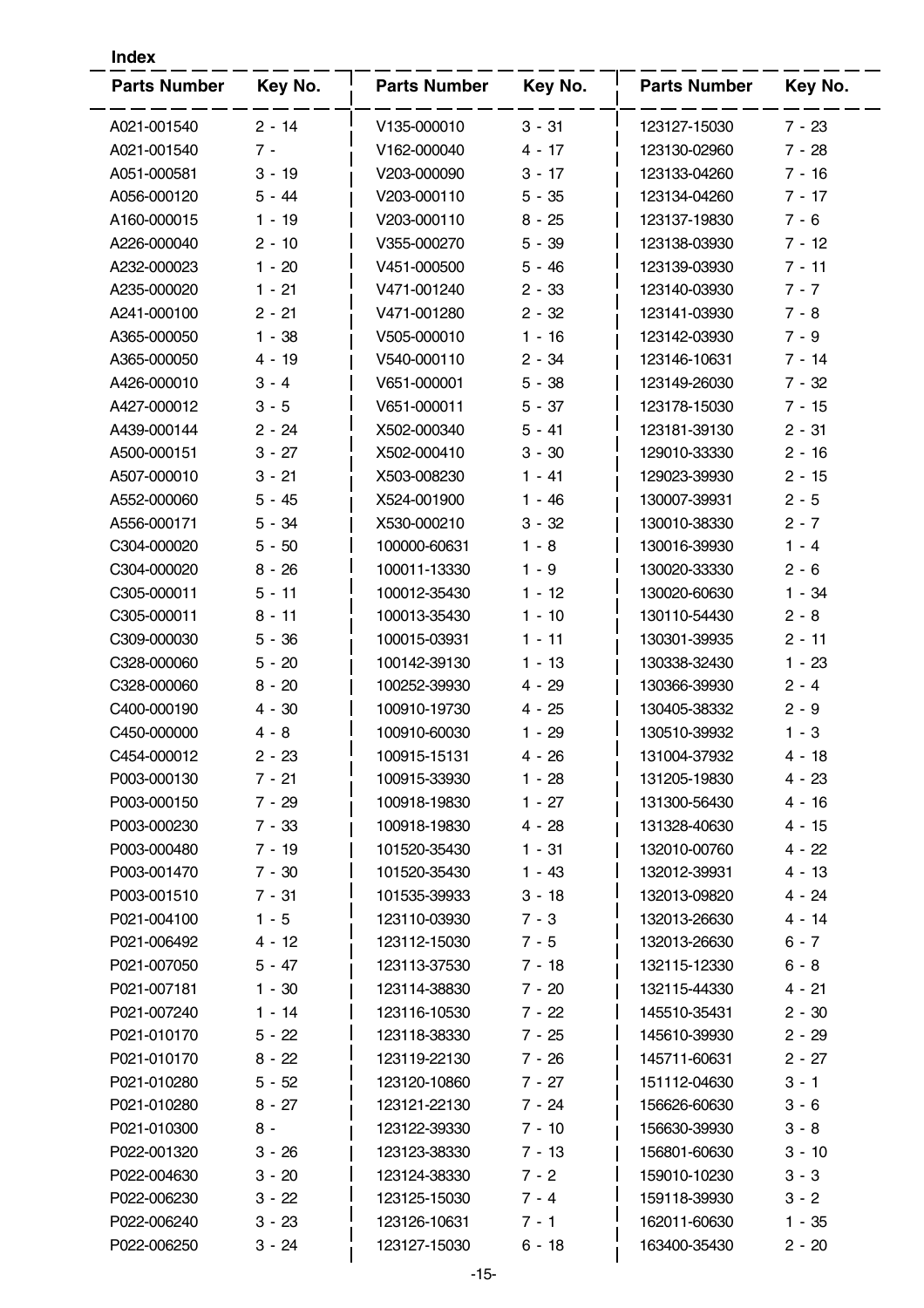#### **Index**

| <b>Parts Number</b> | Key No.  | <b>Parts Number</b> | Key No.  | <b>Parts Number</b> | Key No.  |
|---------------------|----------|---------------------|----------|---------------------|----------|
| 163413-59530        | $2 - 25$ | 437210-35430        | $6 - 9$  | 91145-05016         | $4 - 32$ |
| 175012-00831        | $5 - 33$ | 437210-39931        | $6 - 5$  | 91145-05020         | $4 - 31$ |
| 175019-38330        | 5 - 43   | 606416-60631        | $1 - 33$ | 91318-05032         | $5 - 10$ |
| 175019-39430        | $5 - 48$ | 890157-39130        | $2 - 19$ | 91318-05032         | $8 - 10$ |
| 175310-38330        | 6 - 6    | 890345-39230        | $1 - 40$ |                     |          |
| 177218-35430        | $3 - 15$ | 890631-38130        | 1 - 42   |                     |          |
| 177234-35430        | $3 - 13$ | 895410-02830        | $6 - 21$ |                     |          |
| 177246-11120        | $3 - 25$ | 895812-03930        | $6 - 22$ |                     |          |
| 177247-04630        | 3 - 14   | 898510-39130        | $6 - 20$ |                     |          |
| 178043-35430        | 4 - 9    | 898567-38330        | $6 - 23$ |                     |          |
| 178090-37930        | 4 - 7    | 898568-14530        | $6 - 24$ |                     |          |
| 178810-14534        | $2 - 22$ | 900105-04006        | $2 - 26$ |                     |          |
| 351111-19830        | $4 - 11$ | 900105-04020        | 4 - 27   |                     |          |
| 351134-39930        | $2 - 18$ | 900105-05014        | $2 - 28$ |                     |          |
| 351155-35430        | 4 - 6    | 900162-05022        | $1 - 6$  |                     |          |
| 430521-37332        | $5 - 51$ | 900162-05022        | $3 - 7$  |                     |          |
| 433000-60930        | 1 - 25   | 900162-05030        | $1 - 7$  |                     |          |
| 433011-19830        | $1 - 36$ | 900162-05050        | $2 - 12$ |                     |          |
| 433012-39930        | $5 - 40$ | 900216-04006        | $3 - 9$  |                     |          |
| 433019-12330        | $5 - 25$ | 900220-03006        | $5 - 24$ |                     |          |
| 433105-60030        | $5 - 5$  | 900220-03006        | 8 - 24   |                     |          |
| 433105-60030        | $8 - 5$  | 900223-04016        | $6 - 19$ |                     |          |
| 433114-38331        | $5 - 7$  | 900238-04016        | $3 - 29$ |                     |          |
| 433114-38331        | $8 - 7$  | 900238-05012        | $1 - 2$  |                     |          |
| 433115-38330        | $5 - 23$ | 900238-05025        | 1 - 22   |                     |          |
| 433115-38330        | $8 - 23$ | 900253-04010        | $1 - 45$ |                     |          |
| 433122-35430        | $5 - 14$ | 900253-04010        | $5 - 12$ |                     |          |
| 433122-35430        | $8 - 14$ | 900253-04010        | $5 - 13$ |                     |          |
| 433142-35430        | $5 - 19$ | 900253-04010        | $8 - 12$ |                     |          |
| 433142-35430        | $8 - 19$ | 900253-04010        | $8 - 13$ |                     |          |
| 433167-39130        | 5 - 8    | 900253-04014        | 4 - 5    |                     |          |
| 433167-39130        | $8 - 8$  | 900253-05016        | $2 - 13$ |                     |          |
| 433208-35431        | 5 - 17   | 900253-05020        | 1 - 26   |                     |          |
| 433208-35431        | $8 - 17$ | 900330-30240        | $5 - 6$  |                     |          |
| 433209-35430        | $5 - 15$ | 900330-30240        | $8 - 6$  |                     |          |
| 433209-35430        | $8 - 15$ | 900330-40088        | $5 - 18$ |                     |          |
| 433310-38330        | 5 - 21   | 900330-40088        | $8 - 18$ |                     |          |
| 433310-38330        | 8 - 21   | 900342-25012        | $5 - 16$ |                     |          |
| 436001-39232        | $1 - 37$ | 900342-25012        | $8 - 16$ |                     |          |
| 436114-13930        | $1 - 32$ | 900345-40030        | 4 - 10   |                     |          |
| 436205-14730        | 6 - 10   | 900500-00008        | $3 - 12$ |                     |          |
| 437002-38330        | $6 - 11$ | 900562-50005        | $5 - 9$  |                     |          |
| 437015-37330        | 6 - 14   | 900562-50005        | $8 - 9$  |                     |          |
| 437016-38330        | $6 - 12$ | 900600-00005        | $2 - 17$ |                     |          |
| 437019-38330        | 6 - 17   | 900603-00005        | $3 - 16$ |                     |          |
| 437024-37330        | $6 - 15$ | 900605-00008        | $3 - 11$ |                     |          |
| 437029-37330        | 6 - 13   | 900720-00022        | 4 - 20   |                     |          |
| 437062-38330        | 6 - 16   | 900721-00025        | 1 - 39   |                     |          |
| 437063-38330        | 1 - 17   | 900888-36201        | 1 - 15   |                     |          |